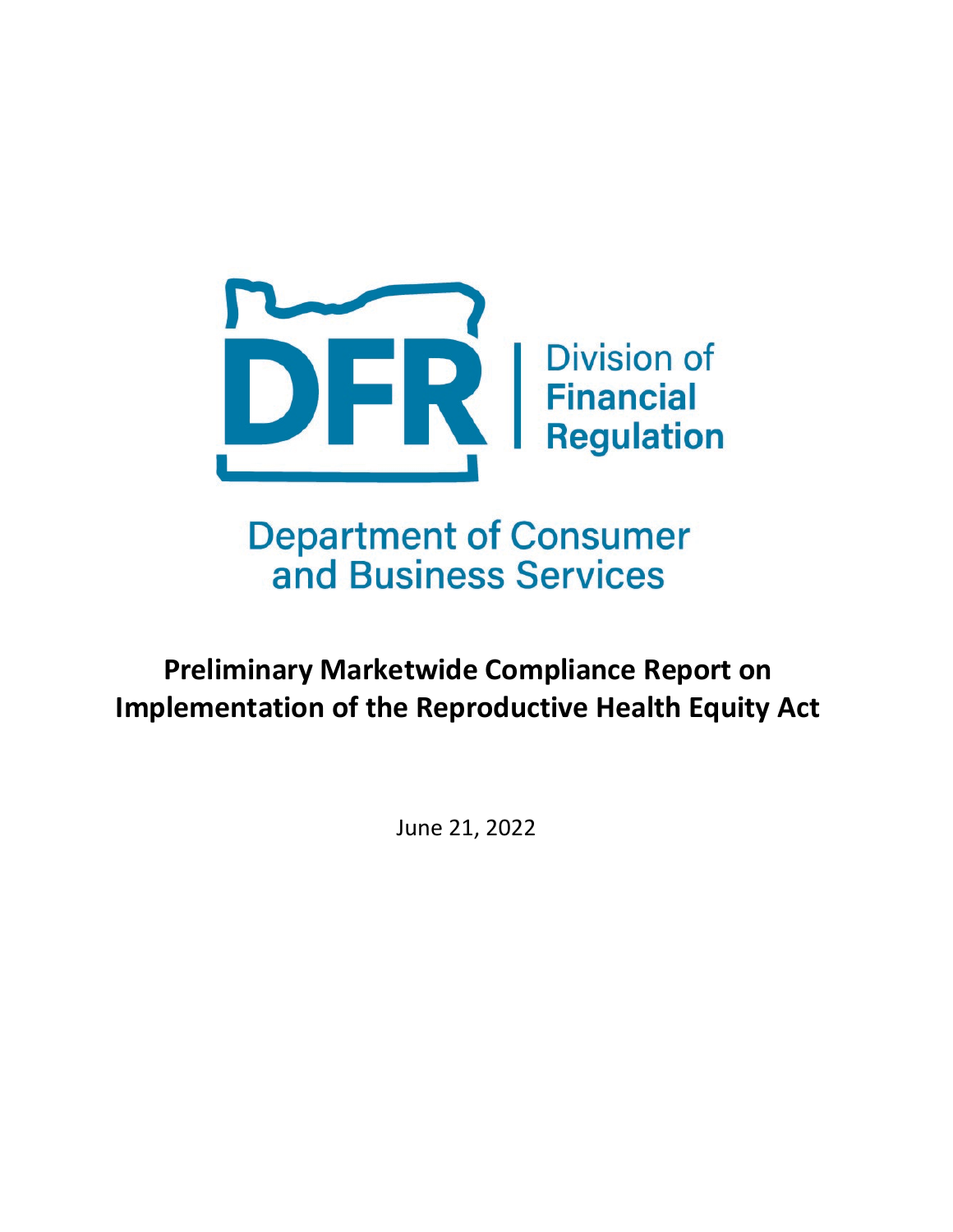**About DCBS:** The Department of Consumer and Business Services is Oregon's largest business regulatory and consumer protection agency. For more information, visit https://www.oregon.gov/dcbs/.

#### **About Oregon DFR:**

The Division of Financial Regulation protects consumers and regulates insurance, depository institutions, trust companies, securities, and consumer financial products and services and is part of the Department of Consumer and Business Services. Visit dfr.oregon.gov.

This report is based on information and data provided by insurance companies from 2019-2020 experience as it related to claims and services provided within the scope of ORS 743A.067. Findings are preliminary as of the publication of this report and will be finalized following the conclusion of the market examination process.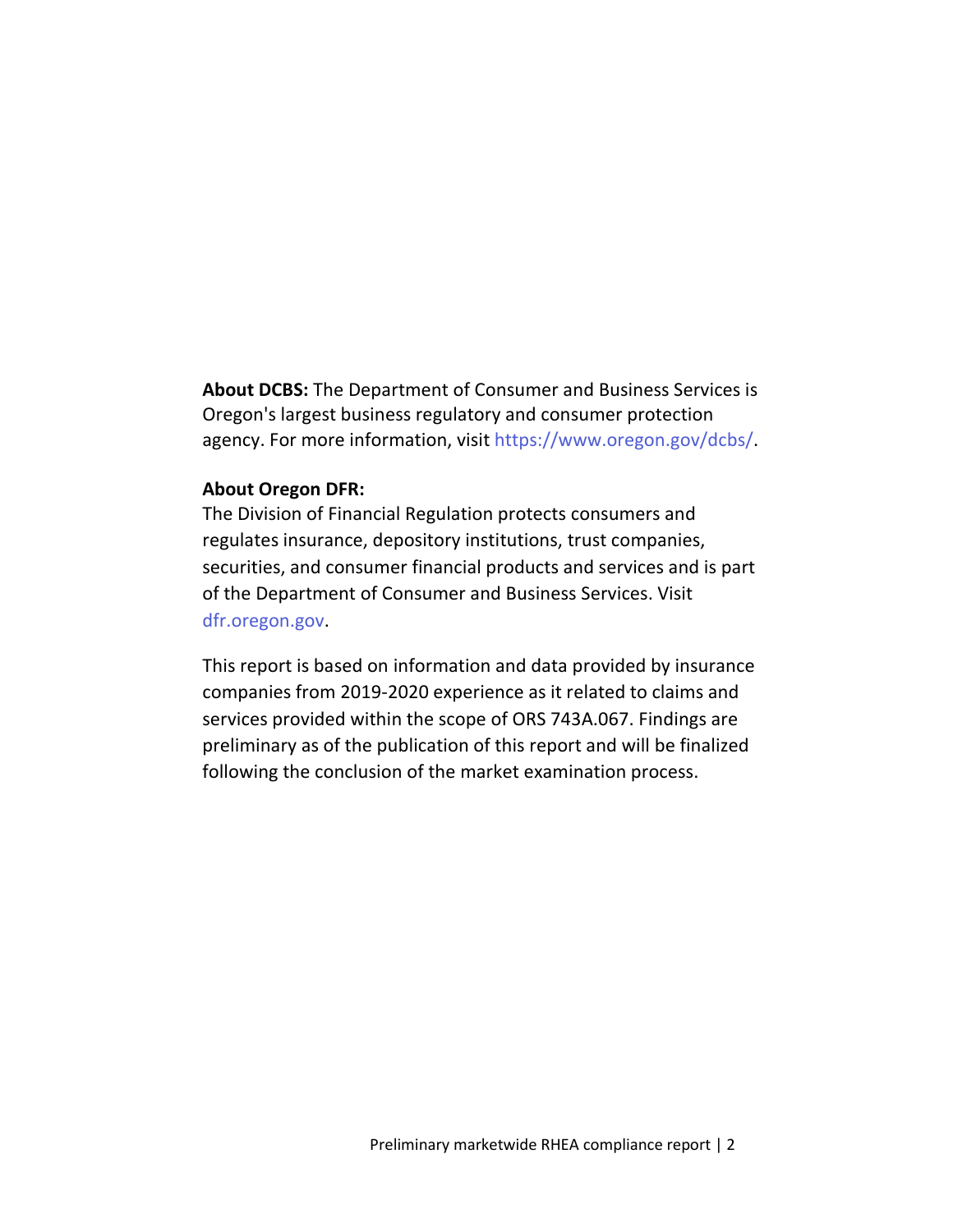# **Table of Contents**

| Appendix A - Instructions for completing Reproductive Health Equity Act (RHEA) Data |    |
|-------------------------------------------------------------------------------------|----|
| Appendix B - Reason codes for Reproductive Health Equity data call 16               |    |
| Appendix C - Sample RHEA market conduct examination coordinator's handbook          |    |
|                                                                                     |    |
|                                                                                     |    |
|                                                                                     | 22 |
|                                                                                     |    |
|                                                                                     |    |
|                                                                                     |    |
|                                                                                     |    |
|                                                                                     |    |
|                                                                                     |    |
|                                                                                     |    |
|                                                                                     |    |
|                                                                                     |    |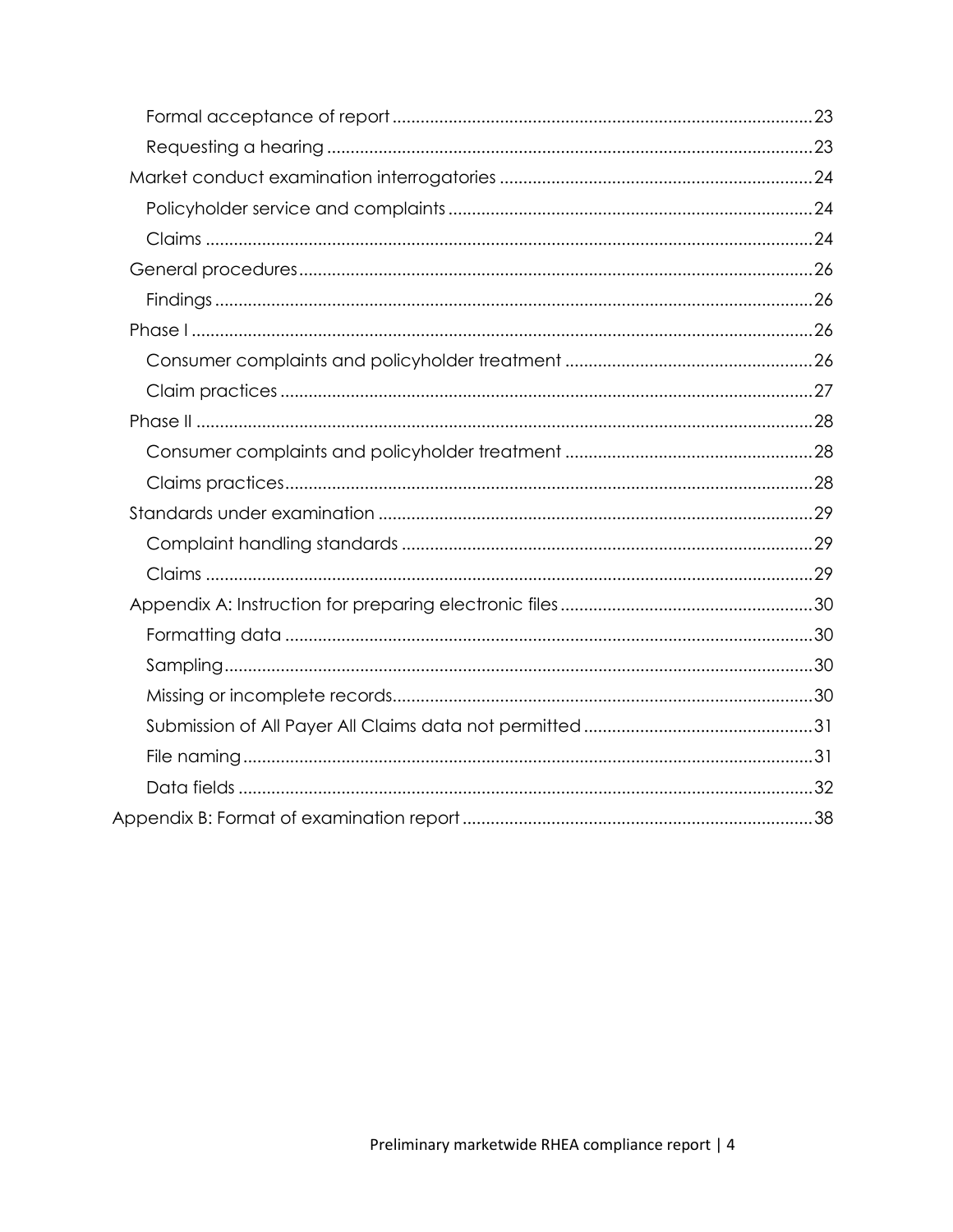#### <span id="page-4-0"></span>Executive summary

In 2017, the Oregon Legislature passed House Bill 3391 – known as the Reproductive Health Equity Act (RHEA). [1](#page-4-1) The law requires health insurers to provide, with no cost share, a specified list of reproductive health, sexual health, preventive care, and other health care services – including contraception and abortion. Several services required by RHEA are also required coverage without cost sharing as a preventive service under the Affordable Care Act.<sup>[2](#page-4-2)</sup> Health benefit plans, such as individual, small group, and large group, are subject to RHEA. Other plans, such as those offered by a self-insured employers and Medicare, are not subject to RHEA. RHEA is applicable to commercial health insurance plans issued, renewed, modified, or extended on or after Jan. 1, 2019.

A June 2020 industry data call on a subset of insurer-reported RHEA claims revealed variations in coverage and indications of potential widespread noncompliance with the law – specifically the impermissible application of cost sharing for some services covered by RHEA. Following the data call, the Division of Financial Regulation initiated a targeted market conduct examination to review individual claims data, determine the scope and cause of noncompliance, and begin corrective action with insurers. The examination, which is similar to an audit, covered all 12 insurers in the individual, small group, and large group markets for the period of claims adjudicated from Jan. 1, 2019, to Dec. 31, 2020. All claims with services covered by RHEA were subject to sample testing in the examination. Due to the COVID-19 pandemic, the majority of examinations were performed remotely and insurers had to provide system access to examination staff to review claims subject to examination.

The examinations have provisionally confirmed that insurers across the market failed to fully comply with RHEA for a combination of reasons. Marketwide issues found through examination and other division compliance work in implementing RHEA included:

- Failure to implement claims adjudication processes that identify services covered;
- Failure to pay claims according to the requirements of the law;
- Misinterpretation of cost-share requirements;
- Improper application of medical management during claims adjudication; and
- Failure to update claims adjudication systems resulting in improper consumer cost share for RHEA services.

The data collection and analysis portion of the examinations concluded in March 2022, and the division is finalizing insurer-level examination reports for public release. As part of that process, the Insurance Code requires the division to provide an opportunity for insurers to review and comment on specific examination findings in a hearing with the division.<sup>[3](#page-4-3)</sup> Once finalized, the individual insurer examination reports will be published and made available to the public. In the interest of transparency during this regulatory process, the division is releasing this report to summarize preliminary compliance findings. Generally, these examinations have revealed that full compliance with RHEA will require changes to the programming of claims processing systems and other actions to be taken by all insurers offering health benefits plans.

<span id="page-4-1"></span> <sup>1</sup> *See* ORS 743A.067.

<span id="page-4-2"></span><sup>2</sup> *See* 42 U.S.C. 300gg-13 and 45 CFR 147.130.

<span id="page-4-3"></span><sup>3</sup> *See* ORS 731.312.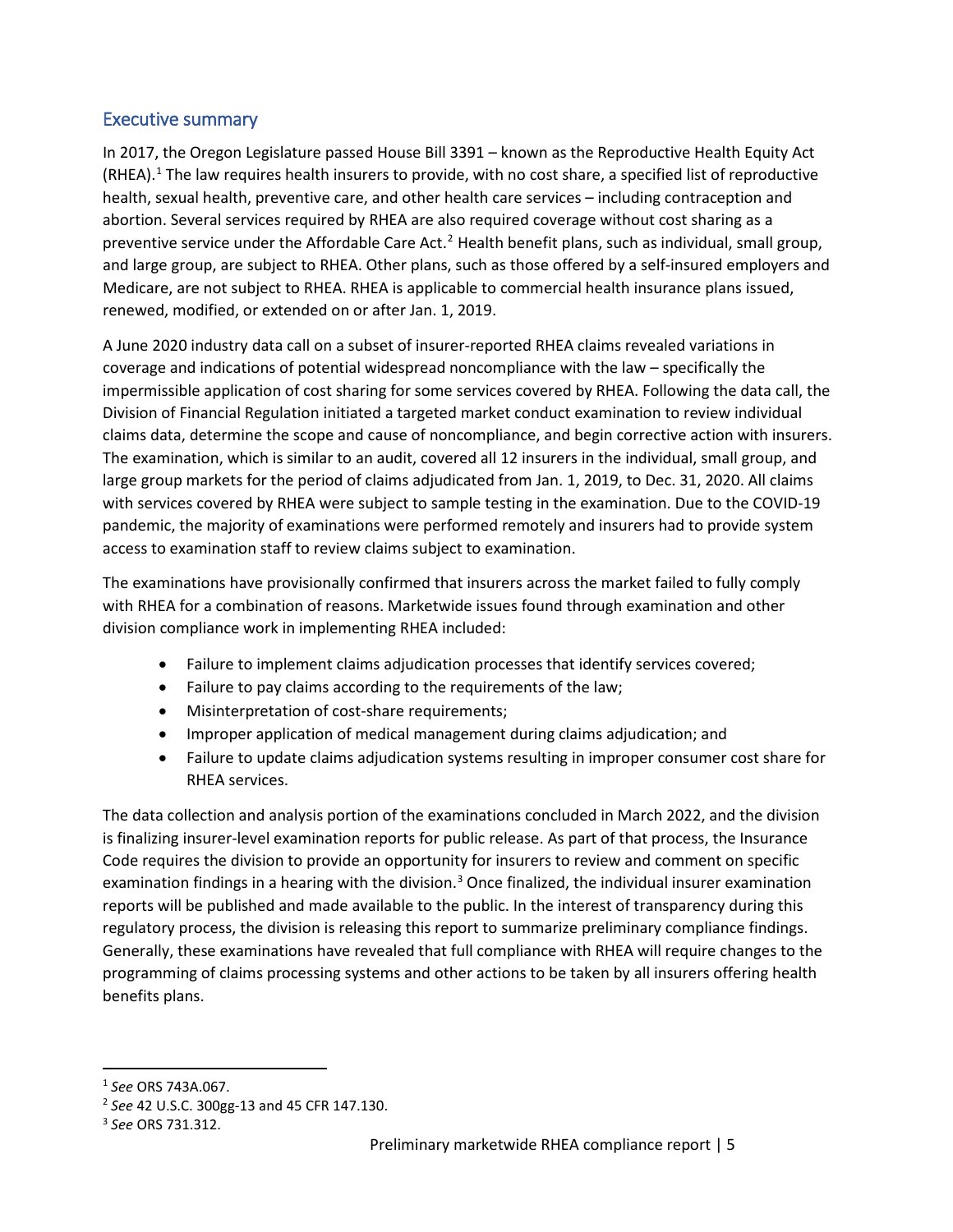# <span id="page-5-0"></span>Background on DFR regulatory oversight

One of the main functions of the division is to monitor compliance with Oregon laws among all insurance companies in Oregon. By monitoring compliance, the division helps protect consumers, ensures a level playing field for all market participants, and helps prevent insurance companies from jeopardizing their financial position through non-compliance with relevant laws and subsequent regulator or legal action. The division takes several different types of actions to monitor compliance, such as conducting regular stakeholder engagement and outreach events, reviewing and approving health benefit plan policies, collecting data, receiving and responding to consumer complaints, and examining the conduct of insurance companies. For example, the division hosts monthly industry communications meetings to discuss changing requirements, market trends, and other issues related to Oregon's commercial health insurance market. We also closely monitor consumer complaints for trends or indications of insurer and marketwide noncompliance.

An important function of this regulatory oversight is the review and approval of insurance policies before they are sold to Oregon consumers. Insurance policies are reviewed against product standards, which are a list of statutes, rules, and sub-regulatory guidance specific to each product line. In preparation for RHEA becoming effective, the division published an updated product standards checklist to reflect the changes required by RHEA for plans starting in 2019. Division employees work with insurance companies to amend policy language if it does not reflect coverage requirements in Oregon law.

Finally, the division can issue a data call or initiate a market conduct examination to review data from insurers on a specific topic. Targeted market conduct examinations were initiated in response to findings from a 2020 data call that revealed indications of widespread noncompliance with RHEA in all regulated health benefit plan markets.<sup>[4](#page-5-2)</sup> The data call focused on a limited set of benefits: abortion, birth control, Hepatitis C screening, pregnancy screening, and voluntary sterilization. It requested limited claims data, such as date of service, the amount billed, and the amount paid. While likely compliance issues were identified in the data submitted by insurers, much of the data was also unusable because insurers did not follow reporting instructions when self-reporting.

This market conduct examination, which is described more fully below, was structured to review all services covered under RHEA, identify root causes of noncompliance, and limit data and reporting errors. Insurers were also clearly and repeatedly instructed to come into full compliance with RHEA, including instructions to reprocess any improperly paid claims and not await the results of this examination. This preliminary marketwide report on RHEA compliance focuses on the process and findings from the market examinations, as well as complaint information, to fully evaluate implementation of the law.

#### <span id="page-5-1"></span>Examination process

A market conduct examination is similar to an audit. It requires division employees and contracted independent professionals to individually review a subset of individual claim files to determine if an insurer's actions comply with the law. Generally, market conduct examinations initiated by state insurance regulators take between one and two years to complete depending upon the complexity of the examination. The division retains a staff of four examiners to conduct field and desk examinations on an ongoing basis to monitor compliance with relevant laws.

<span id="page-5-2"></span> <sup>4</sup> See Appendix A and B for more information on the RHEA data call.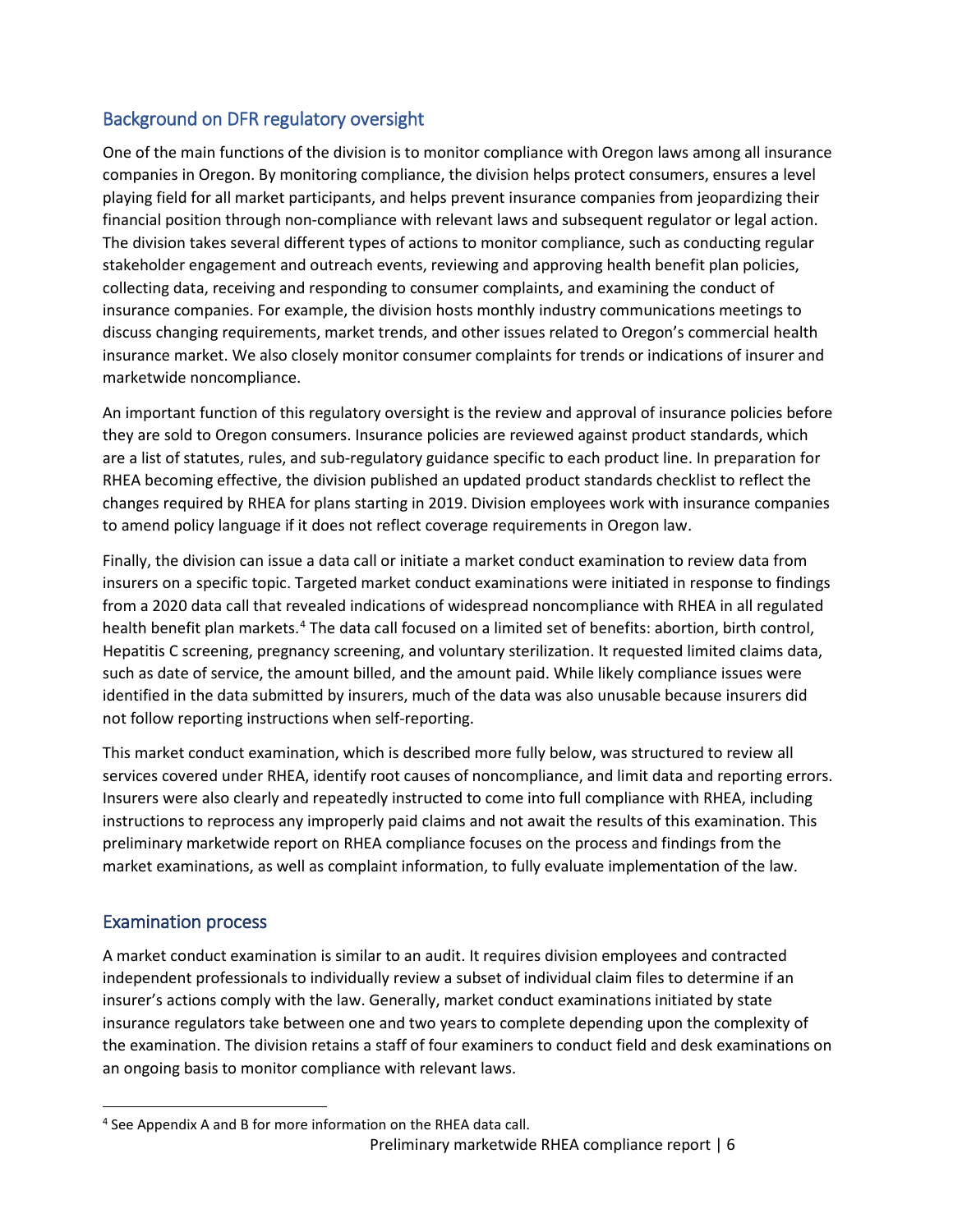In order to perform simultaneous RHEA market conduct examinations for all 12 insurers in Oregon's market, the division contracted with three examination companies. Per state law, the division was required to conduct a competitive bidding process before hiring these companies. Initial work on procurement and requirements for the market conduct examination began in late 2020. The official procurement process was initiated May 13, 2021, and concluded Aug. 6, 2021, when the companies were placed on contract.

Each company was asked to examine four insurers under the division's oversight, with related insurers assigned to the same examination company.<sup>[5](#page-6-1)</sup> To ensure consistency between the contracted independent professionals and among all 12 companies, the division prepared a detailed Coordinator's Handbook that described required exam elements and examination instructions. The division provided all insurers with a draft copy of the Coordinator's Handbook in July 2021, with the final Coordinator's Handbook and examination call letter sent Aug. 30, 2021, to all insurers to formally launch the examinations.<sup>[6](#page-6-2)</sup> At that time, the division anticipated that data collection would conclude by the end of December 2021 and that corrective action orders could be issued by the second quarter of 2022.

The division regularly communicated with insurers leading up to the launch of the market conduct examinations, including by providing the draft Coordinator's Handbook in July 2021 to allow for preparation of the upcoming examinations. Despite giving insurers several months to prepare, and more than a month with examination documents, most insurers were unprepared for the examination to start Sept. 1, with some requesting more time before submitting required documentation. Delays in receiving examination documentation resulted in data review not beginning until November for many insurers.

#### <span id="page-6-0"></span>Remote claims system access

The examination required insurers to provide remote claims systems access to the assigned examiners, an issue that several insurers first protested and continued to well after receiving their call letter. Insurers were notified of remote system access requirements months before the exam and again in the call letter and related materials. Some insurers expressed concern that remote system access violated the Health Insurance Portability and Accountability Act (HIPAA) or presented arguments regarding security risks.

Three insurers willingly provided remote claims system access without examination delays. Other insurers were initially reluctant to provide remote claims system access; however, most insurers cooperated with this examination requirement after discussion with the division. This cooperation from most insurers allowed for examinations to continue while maintaining safety precautions for the examination teams during the COVID-19 pandemic. Insurers used a variety of methods that met their information security policies during the remote examination. [7](#page-6-3) Issues related to remote claims system access added a total of two months to the initially estimated examination timeline.

<span id="page-6-1"></span><sup>&</sup>lt;sup>5</sup> Some insurance companies are affiliates to each other. These companies were examined by the same examination company to maintain consistency.

<span id="page-6-2"></span><sup>&</sup>lt;sup>6</sup> See Appendix C for the sample Coordinator's Handbook and call letter.

<span id="page-6-3"></span><sup>&</sup>lt;sup>7</sup> Examples of remote claims system access included insurers that sent company laptops to examiners; VPN access; insurer monitoring of examiner actions through screen sharing; and partitioned system access. Insurers that did not have existing capacity to provide system access also experienced supply chain constraints and delays providing secure computers.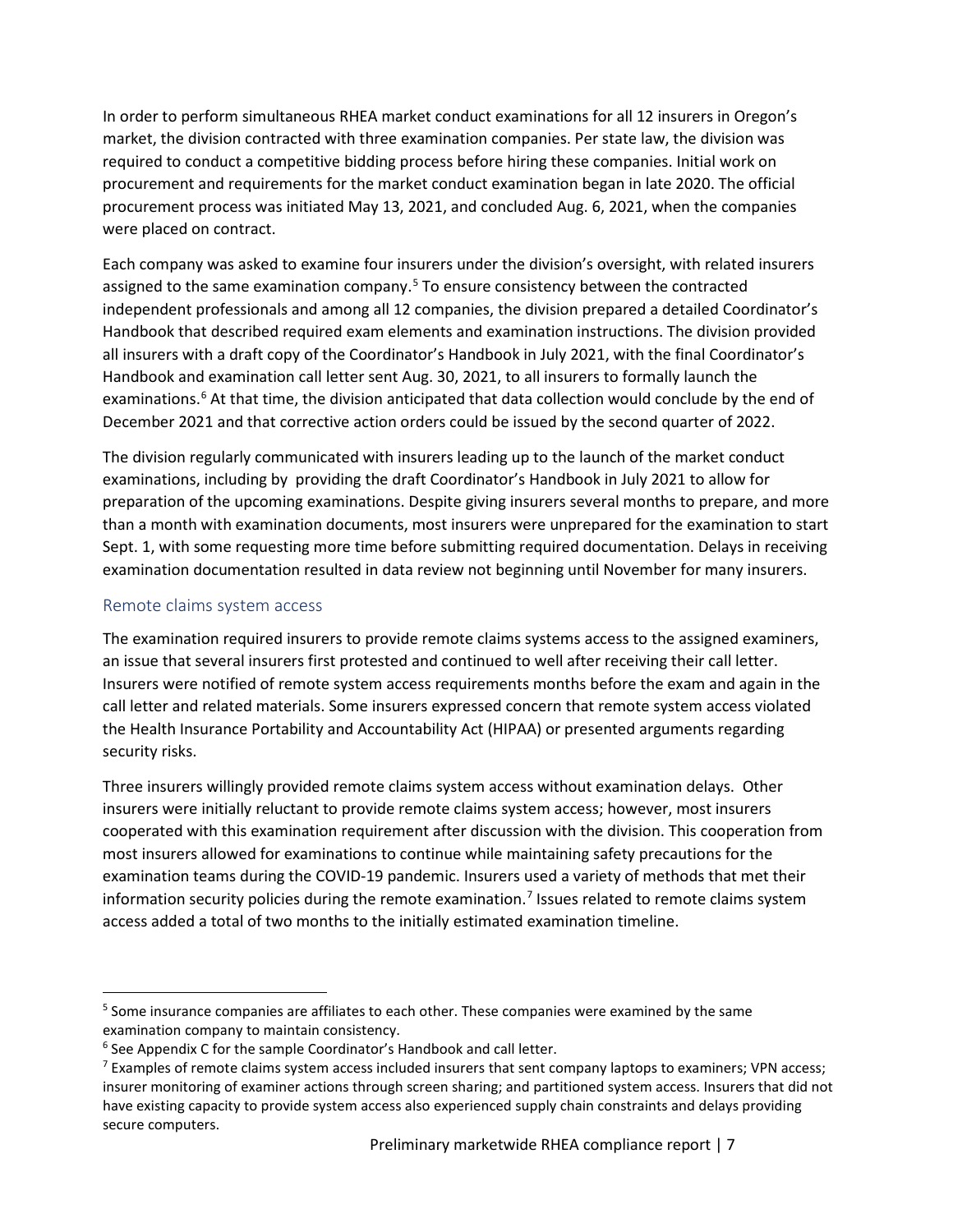Once the examiners had access to the insurer claims systems, they found some claims systems were limited in their data storage and retrieval capacity, resulting in some requested information being unavailable. Claims systems data storage and retrieval limitations also extended to other company systems that lacked sophisticated internal system collaboration. This resulted in manual input (or organization) and human error. A practical application explaining the significance of this was that claims systems were found to be usually separate from appeal and grievance systems, requiring a manual analysis of necessary changes. Some insurers had not developed internal processes for evaluating complaint data – demonstrating an organizational blind spot for the insurer.

#### <span id="page-7-0"></span>Documents and information requested

The Coordinator's Handbook required insurers to provide substantial information about claims incurred during the exam period and supporting information, including company practices and procedures. The claims data from 2019 to 2020 were used to pull a sample of claims for the examination in accordance with NAIC market examination principles. However, ultimately the examination was largely influenced by the hands-on claims system review due to the systems issues articulated above. Although the company practices and procedures were not used centrally in the examination, it may be useful in further understanding trends, patterns, or issues in our insurance markets.<sup>[8](#page-7-2)</sup>

Insurers' inability to populate some required claims data fields did provide useful early insight into how insurers programmed and designed claims systems to populate information. Some insurers reported they could provide the level of data requested with substantial additional time and manual completion. However, given the expedited exam timeline and possibility for errors, the division elected to have insurers leave those fields blank, with any blanks considered a preliminary finding for the examination.

#### <span id="page-7-1"></span>Examination components

The examinations were structured to focus on RHEA claims and complaint handling. However, as noted above, a range of data was collected related to RHEA and other claims incurred during the examination period. Using the information submitted, the examiners focused on three general examination components:

#### Paid claims

Paid claims were reviewed to evaluate timely claims payment and correctly paid claims, which for RHEA means without cost share. In the paid claims portion of the examination, examiners identified many instances when insurers paid a portion of the claim, but processing errors resulted in inappropriate application of cost sharing.

#### Denied claims

The examiners considered denied claims independently from paid claims to determine patterns in denials and review whether members received notice of the right to appeal the insurer's decision.

<span id="page-7-2"></span>Preliminary marketwide RHEA compliance report | 8 8 ORS 731.312(6) and ORS 705.137 generally make all work papers, recorded information, documents, and copies obtained during the examination are confidential and exempt from public inspection and disclosure.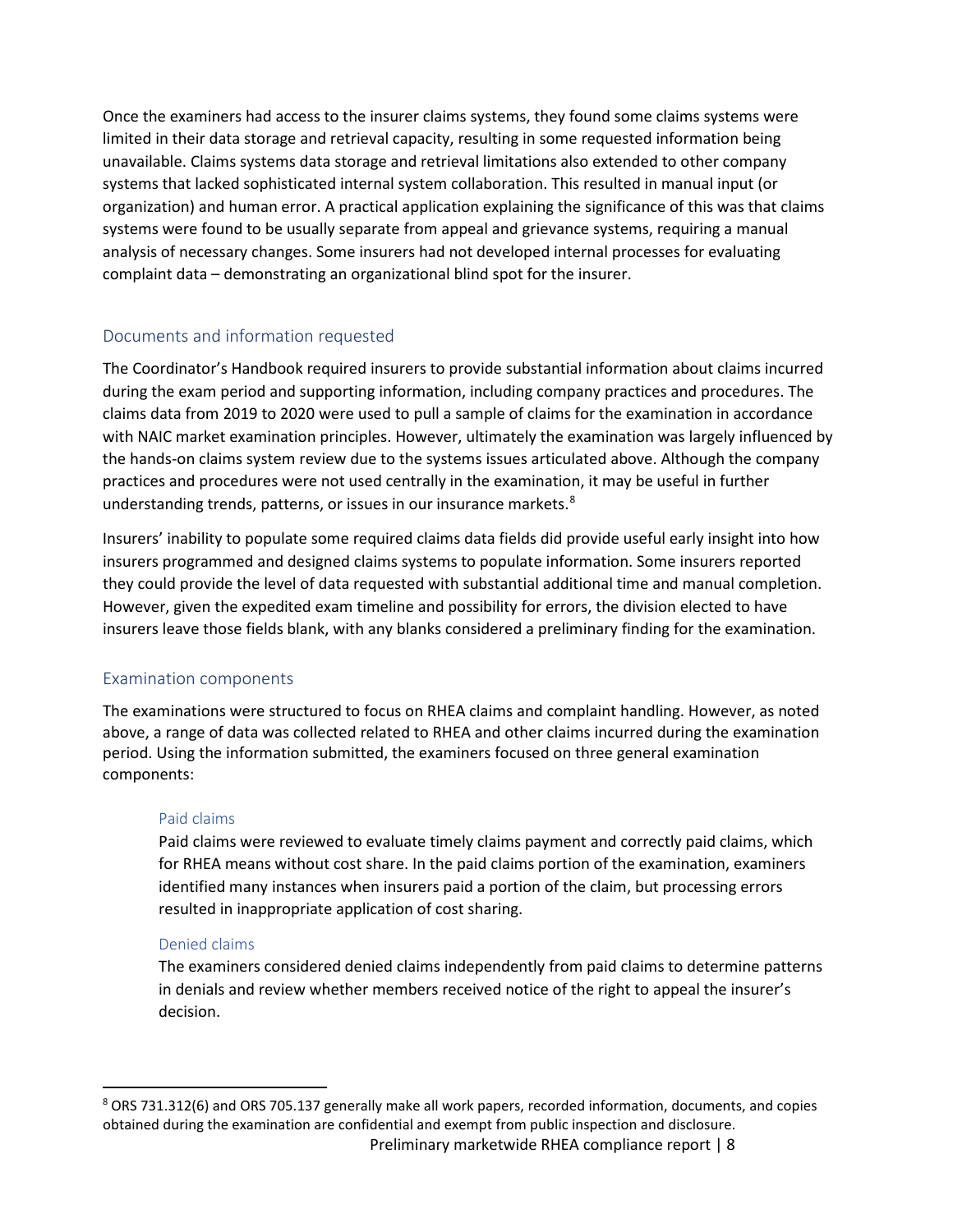#### Complaint monitoring

The examination also looked at insurers' complaint handling and monitoring. This was due to concerns brought to the division by consumers and providers regarding RHEA coverage issues not being resolved by insurance companies.

#### <span id="page-8-0"></span>Preliminary examination findings

Each insurer examined was found to have one or more instances of noncompliance, which are called "findings" in the exam context. As noted above, each insurer is entitled to review and comment on the examiner's findings before they are finalized and can be publicly released.

Preliminary findings indicate that insurers marketwide incorrectly and inconsistently implemented RHEA. Examinations also uncovered noncompliance in other areas, including with existing Affordable Care Act (ACA) coverage requirements. The four preliminary findings below appeared in many, but not all, insurer examinations:

<span id="page-8-1"></span>Failure to implement RHEA – All preliminary insurer examinations included a finding related to inappropriate claims adjudication and failure to implement RHEA. These findings may include:

- Impermissible application of cost sharing,
- Denial of RHEA services, or
- Unreasonable medical management policies on RHEA services such as requiring service limitations.

<span id="page-8-2"></span>Missing exam data – Insurers failed to provide required claims-level details outlined in the Coordinator's Handbook.

<span id="page-8-3"></span>Failure to comply with exam requirements – Several insurers violated examination requirements resulting in examination delays. A finding related to failure to comply with examination requirements includes barriers to providing examination access and providing incorrect examination data.

<span id="page-8-4"></span>Inadequate complaint handling – The examinations determined that all insurers had systems to accept, respond to, and log consumer complaints. However, some insurers did not use complaint data for monitoring potential claims issues, and complaint records were often inadequate and poorly maintained. Insurer complaint monitoring practices were limited by system management by individual insurers and did not represent an area of routine monitoring for most insurers. Although insurers provided a complaint log, in compliance with Oregon law, further identification of complaint details was often impossible without substantial effort from insurers.

#### <span id="page-8-5"></span>Claims system examination

Several insurers in the Oregon market use the same third-party program as their base claims system. The claim system has a variety of modules for insurer compliance monitoring and more accurate reporting, but not all insurers have selected those modules. Differences in insurer programming and understanding of their internal claims systems also resulted in functional differences in claims processing for RHEA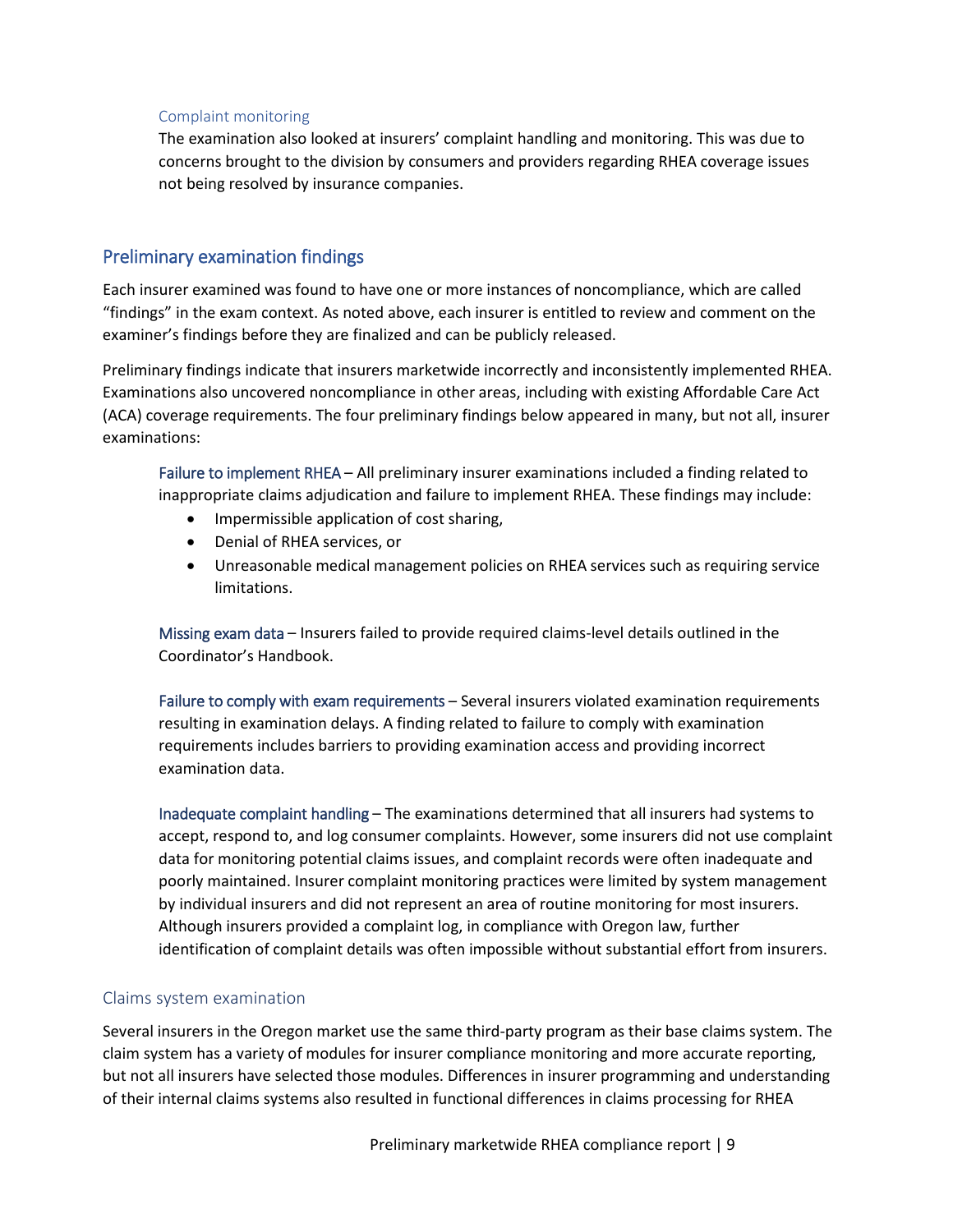services. For example, some insurers assert that their systems are proprietary and that it is difficult to code new benefit requirements into their claims systems.

Ultimately, the claims systems that allowed for easier examination of the insurers' claims systems provided a more complete understanding of claims administration and allowed examiners time to explore reasons for inappropriate claims administration. Remote access, once established, also provided quick and cost-effective examination without the cost of travel. However, because not all insurers have systems that include functionality to easily allow remote audits, this portion of the exam took longer to kick off as insurers worked internally to overcome access barriers.

# <span id="page-9-0"></span>Effect of noncompliance

How consumers and providers were affected by the marketwide noncompliance with RHEA varied widely by insurer, market, and service. Sometimes, a consumer appealed decisions and insurers changed internal policies and procedures resulting in re-adjudicated claims in compliance with the law. Information about complaint resolution was incomplete in some cases and it is unclear if complaints were resolved once submitted to an insurer. An example of this is some insurers did not always check to see if there were other incorrectly processed claims for a specific service once a complaint was received. This would be a proactive measure that insurers could take to monitor and determine compliance with state law. Described below is the effect of noncompliance, such as incorrect processing of claims, that was captured within the examination process.

#### <span id="page-9-1"></span>Consumer experience

For Oregonians who received reproductive health care during the exam period, experience may have varied widely depending on the insurer and provider. RHEA requires insurers to make accessible to consumers information about RHEA coverage.<sup>[9](#page-9-3)</sup> In several instances, consumers were not provided with adequate, timely information to understand their coverage of RHEA services. Consumers who called their insurer to ask about RHEA coverage may have received inaccurate information about their plan's coverage limitations. All insurers must accept, respond to, and log consumer complaints. Insurer complaint monitoring practices are limited by system management and design. Insurers provided a complaint log, in compliance with the examination. However, further identification of complaint details was often impossible. For insurers with more advanced complaint monitoring, this is not an area of routine oversight.

#### <span id="page-9-2"></span>Provider experience

The effect RHEA noncompliance had on health care providers was important to the proper adjudication of claims. The market variations described above would have also resulted in a variety of experiences for providers, depending on insurer and service. Unfortunately, the exam does not reveal how often the provider or facility billed the consumer for incorrectly processed RHEA claims. The exam uncovered no special claims submission instructions to providers that may have been helpful to ensure correct claims payment, and a few claims illustrated multiple attempts at claims submission before insurers paid the claim.

<span id="page-9-3"></span> <sup>9</sup> ORS 743A.067(11).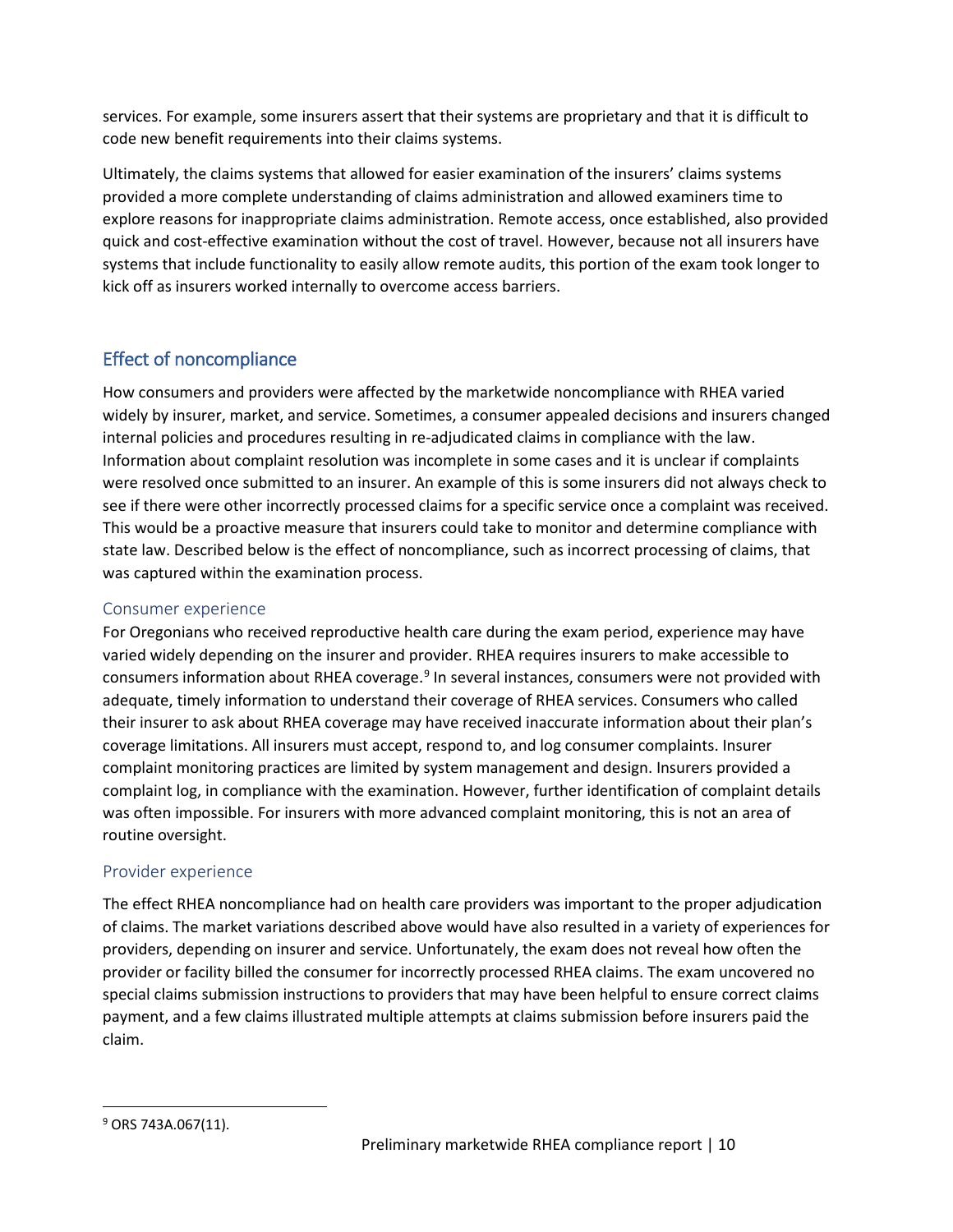#### <span id="page-10-0"></span>Benefit-based experience

As highlighted throughout this marketwide report, inconsistencies between insurers resulted in a variety of effects for consumers and providers. The examinations identified that insurers incorrectly interpreted RHEA or incorrectly programmed claims processing systems to properly adjudicate claims.

Most insurer claims systems were programmed to identify and automatically process claims when specific information is present. For example, if a claim for pregnancy screening required certain diagnostic codes for the claim to process as no cost share to consumers, absence of those codes consistently resulted in inappropriate claims adjudication for all claims that fit the same criteria.

Some insurers failed to identify services required by RHEA that are considered preventive services by the U.S. Preventive Services Taskforce (USPSTF) and other ACA frameworks. USPSTF, the U.S. Health Resources and Services Administration (HRSA), and related guidelines are different than RHEA and allow limitations on coverage that are impermissible under Oregon law. Examples of this include gender and age limitations, which are prohibited under RHEA.<sup>[10](#page-10-1)</sup> Insurers that continued to apply these limitations after 2018 were found to be noncompliant with RHEA. Further, a subset of insurers also failed to provide coverage of certain benefits until 2020, or later, when the USPSTF updated requirements related to HIV screening. Outlined below is further information about specified services required to be covered without cost share by RHEA.

#### Abortion

The exams identified inappropriate denials and application of cost sharing for abortion services in violation of RHEA. Of the 12 abortion claims sampled by examiners, 5 claims were improperly adjudicated. [11](#page-10-2)

#### Anemia screening

RHEA requires coverage of anemia screening, one area most insurers failed to program with no cost share in claims systems. Noncompliance of anemia screening was identified in both paid and denied claims samples and included a variety of services and tests that screen for anemia.

#### Contraception

The exams identified noncompliance in the coverage of contraception required under RHEA. Insurer application of state and federal law related to contraception was inconsistent during the exam period. Noncompliance with RHEA includes inappropriate denials of certain contraceptives without alternatives in the same prescription drug category and class.

Further, insurers have failed to provide coverage information to consumers about choice of contraception device or product, including emergency contraception ("Plan B") and other overthe-counter (OTC) contraceptive methods (condoms). The examinations did not clearly determine the frequency of OTC contraceptive use. However, the lack of clear and consistent information about this benefit demonstrates that insurers need to increase visibility of this benefit and ensure compliant coverage of contraceptive drug, device, and product choice.

<span id="page-10-2"></span><span id="page-10-1"></span><sup>&</sup>lt;sup>10</sup> 2017 OL Ch. 721, Sec. 7.<br><sup>11</sup> While samples reviewed by examiners demonstrate RHEA compliance issues across the market, sample sizes may not be large enough to draw conclusions about individual types of services.

Preliminary marketwide RHEA compliance report | 11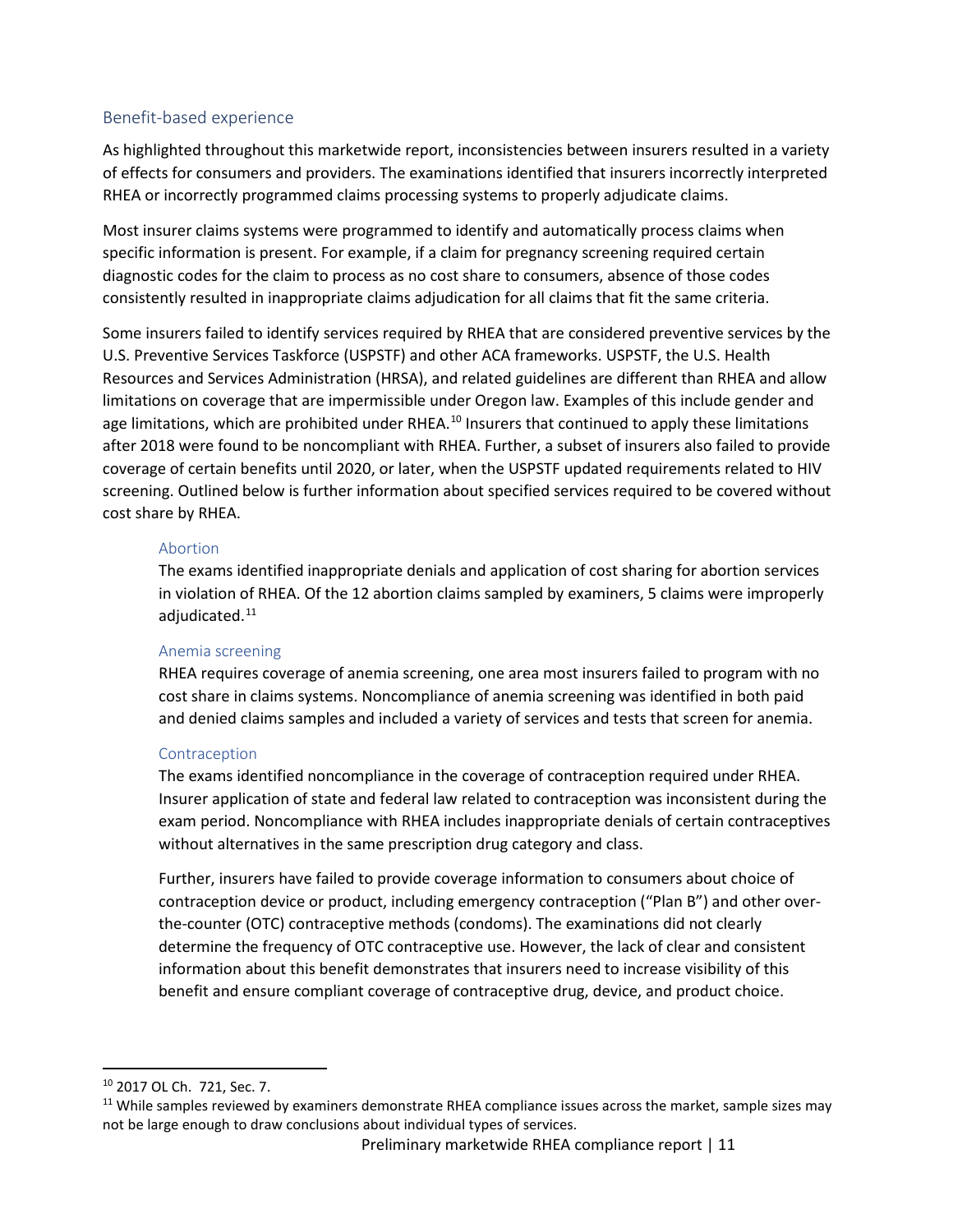#### Pregnancy screening

RHEA requires coverage of pregnancy screening, one area most insurers failed to program with no cost share following passage of the law. Coverage limitations resulted in numerous denials or the application of cost sharing for pregnancy screenings, despite some insurers providing coverage when the service was performed with well-woman visits.

#### Sterilization

The exams identified inconsistent insurer coverage of sterilization, including vasectomies. Before passage of RHEA, vasectomies were typically excluded from coverage.

#### Sexually transmitted infection (STI) screening

Insurers incorrectly covered STI screenings – commonly restricting coverage based on service location and gender. Since 2017, Oregon law requires coverage of STI screenings not required by HRSA and the USPSTF guidelines. Insurers should update STI screening coverage to remove limitations based on gender and ensure other medical management of screenings comply with Oregon requirements – regardless of the absence of similar requirements through the USPSTF or other federal guidelines sources.

#### <span id="page-11-0"></span>Next steps

Insurers have an opportunity to review their individual examination reports and determine whether they want to comment on the findings. As part of that process, the Insurance Code allows insurers the opportunity to present their comments in a hearing.<sup>[12](#page-11-1)</sup> Once finalized, the individual insurer examination reports will be published and made available to the public. At that time, the division will also update this marketwide report to reflect comments received and add recommended marketwide corrective actions.

As noted above, the division has been clearly and consistently instructing insurers to fully comply with RHEA since its passage and with increased focus and specificity since the initial data call results were received. Based on the findings and individual claims data reviewed as part of this examination, the division is also preparing appropriate formal enforcement actions, which can include restitution orders as well as fines. Final orders issued as part of a formal enforcement process, whether mutually agreed Consent Orders or contested case orders, will be made publicly available. As this examination, by design, tested a subset of all RHEA files the division will also initiate regular targeted data collections of RHEA claims to further monitor compliance and enable us to order corrective actions.

<span id="page-11-1"></span> <sup>12</sup> *See* ORS 731.312.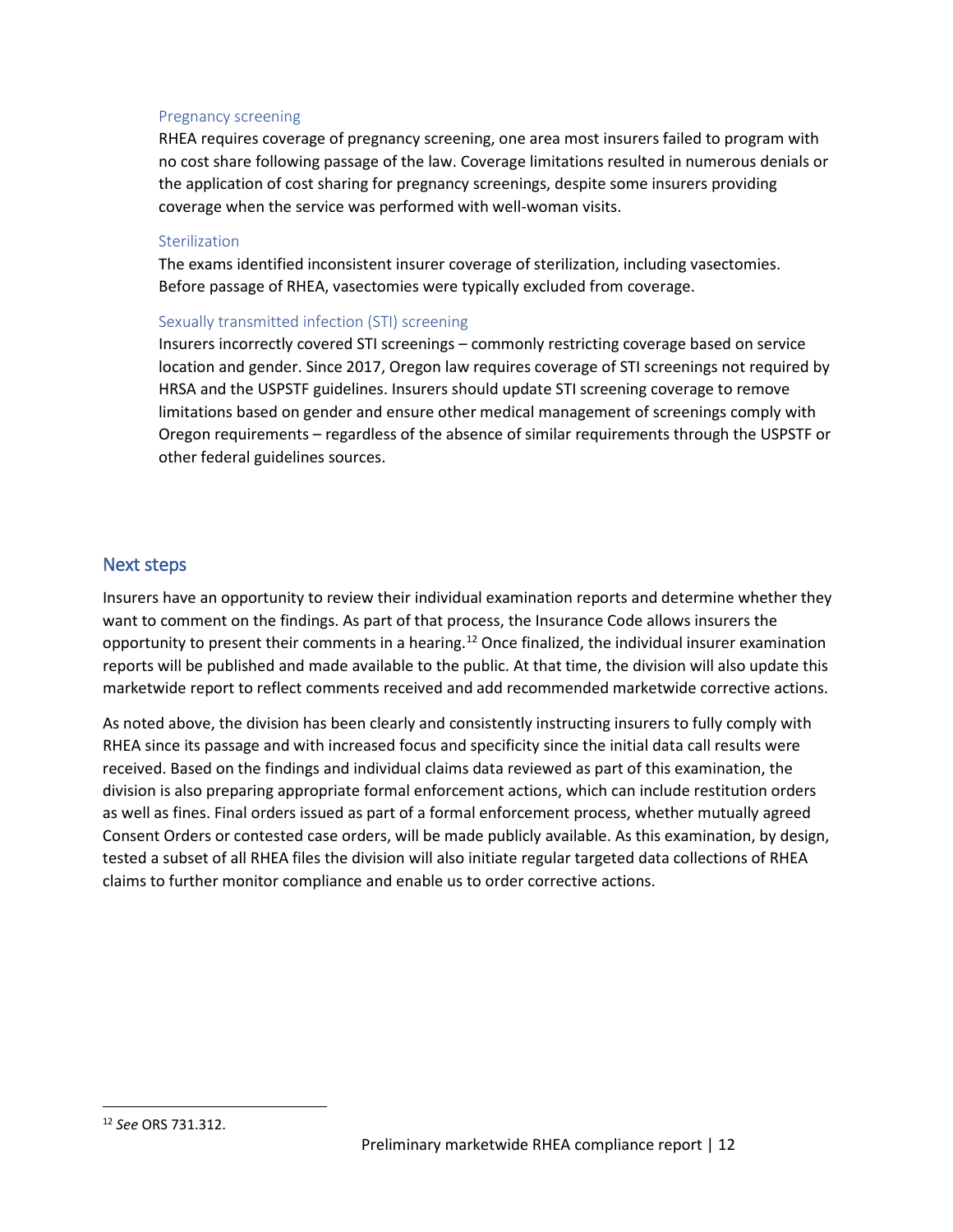# <span id="page-12-0"></span>Appendix A – Instructions for completing Reproductive Health Equity Act (RHEA) Data Call

**Definitions -** For purposes of the data call and these instructions, the following terms have the meanings provided below.

- **Abortion** refers to abortion procedures and drugs. See CPT Codes S0199 and 59812 through 59857.
- **Birth control** refers to oral contraceptive pills. See CPT Code S4993.
- **Cost sharing** refers to any out-of-pocket charges that a member is responsible for when receiving a covered service under the terms of a health benefit plan. The term includes deductibles, co-insurance, co-payments, and similar charges. The term does not include premium amounts, balance billing charges from out-of-network providers, or any amounts paid by a member for services that are not covered under the health benefit plan.
- **Covered service** refers to any service, drug, device, product, or procedure required to be covered under the Section 2(2) of the Oregon Reproductive Health Equity Act (2017 Oregon House Bill 3391). Appendix A provides an illustrative list of these services. Companies are required to report information on all covered services described in RHEA, regardless of whether those services are required to be covered under other state or federal laws and regardless of whether the company was voluntarily covering the services prior to the effective date of RHEA.
- **Hepatitis C screening** refers to screenings to determine the presence of the Hepatitis C virus. See CPT Codes 86803, 86804, 87520, 87521, and 87522.
- **High deductible health plan or HDHP** is a plan that satisfies the requirements of Section 223 of the internal revenue code. These plans are often paired with a health savings account (HSA).
- **Individual market** refers to the market in which health benefit plans are offered to individual policyholders to provide coverage to a specific person and their dependents.
- **In-network** refers to services performed by a provider or provider group that has directly contracted with the insurer to provide services under the plan.
- **Large-group market** refers to the market in which health benefit plans are offered to group policyholders other than small employers. The term includes policies offered to large employers and associations, trusts, and fully insured multiple employer welfare arrangements that act as the policyholder on a similar basis.
- **Member** refers to a person enrolled in a health benefit plan offered by the insurer.
- **Out-of-network** refers to services performed by a provider or provider group that has not contracted or has indirectly contracted with the insurer to provide services under the plan.
- **Pregnancy screening** refers to tests to determine whether a patient is pregnant. See CPT Codes 81025, 84702, 84703, and 84704.
- **Small-group market** refers to the market in which health benefit plans are offered to small employers (as defined under ORS 743B.001 and rules adopted by the division) to provide coverage to employees of the small employer and their eligible dependents.
- **Voluntary sterilization** refers to vasectomy and tubal ligation. See CPT Codes 55200 and 55250 (vasectomy) and 58600, 58605, 58611 and 58615 (tubal ligation).

#### **Instructions for sheet 1 – Company Info**

• Provide the name, address, and NAIC number for the company and the name, phone, and email for the person who prepared the data call. The person identified as preparing the data call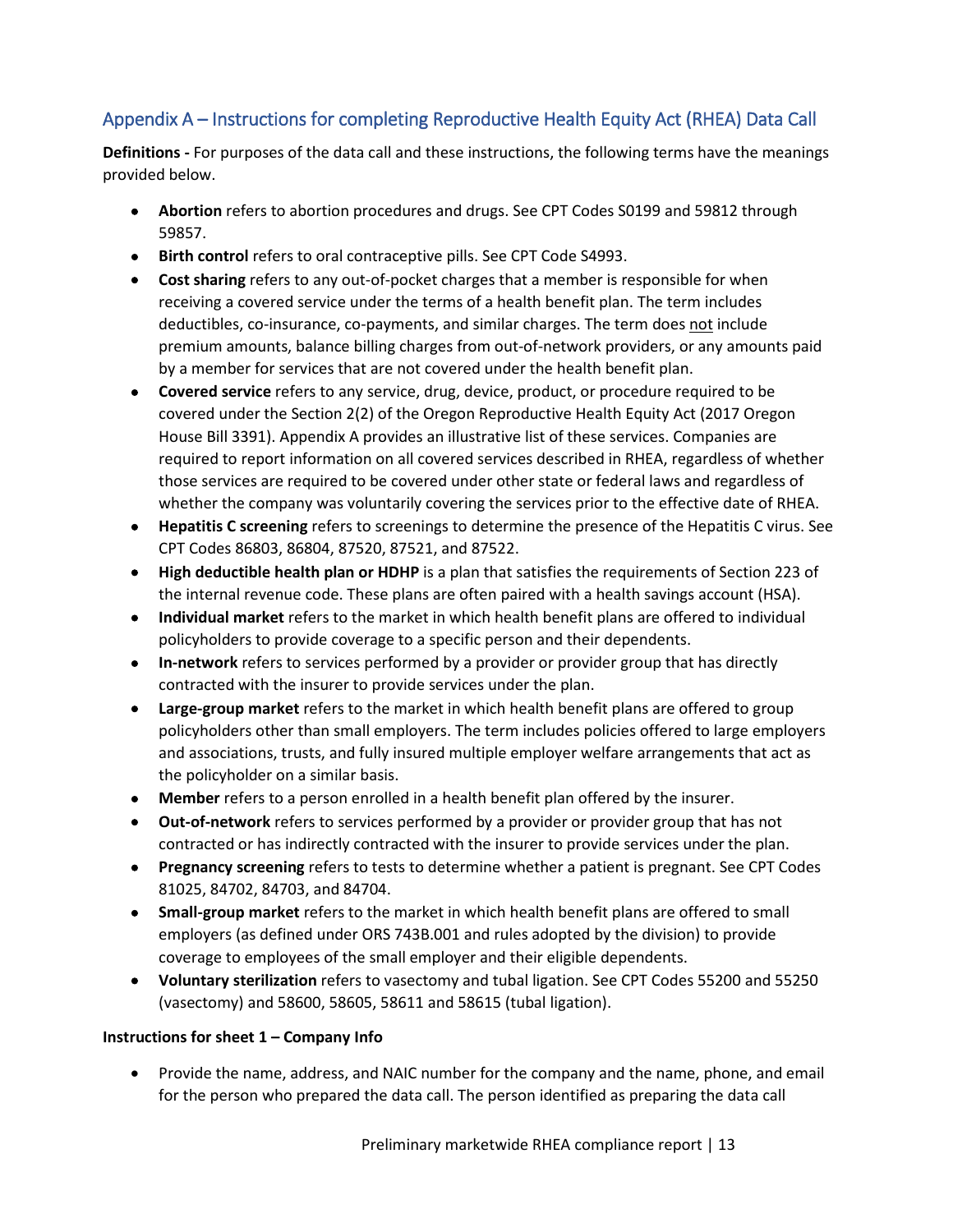should be someone familiar with the response and available to answer follow-up inquiries from the division.

#### **Instructions for sheet 2A – Totals**

- This sheet requests the total number of claims for covered services. For each column, enter the information requested for the calendar quarter indicated.
- Data definitions:
	- o *Total number of claims incurred* The total number of claims incurred for all covered services during the quarter. For purposes of the data call, a claim is incurred on the date the covered service was provided to a member, regardless of when the company received the claim for reimbursement or made payment.
	- o *Total number of claims paid with no member cost sharing* The number of claims incurred during the quarter for which the member did not owe any cost sharing (i.e., the company paid the total amount due without any member responsibility).
	- o *Total number of claims paid with member cost sharing* The number of claims incurred during the quarter for which the member owed a co-payment, co-insurance, deductible or other cost sharing (i.e., the company paid the claim in part, with the remainder becoming the member's responsibility).
	- o *Total dollar amount of member cost sharing* The total dollar amount of cost sharing required of members for all covered services incurred during the relevant quarter under the plan. The term includes all amounts attributed to deductible, co-payment, and coinsurance under the terms of the health benefit plan, regardless of whether the amounts were actually paid to the provider.
	- o *Total number of claims denied* The total number of claims received for covered services during the relevant quarter that were denied (i.e., the company did not provide any reimbursement).

#### **Instructions for sheet 2B and 2C – Reason codes**

- These sheets request aggregate information about the reasons that covered services were either denied or subjected to cost sharing between Jan. 1, 2019, and March 31, 2020.
- Sheet 2B (Denials) For each row, enter the total number of claims for covered services denied during the applicable quarter for the reason listed in column B.
- Sheet 2C (Cost sharing) For each row, enter the total number of claims for covered services subject to cost sharing during the applicable quarter for the reason listed in column B.
- For any claims reported on the row labeled "Other," include a narrative explaining any additional reasons claims were denied or subjected to cost sharing. If claims were denied or subjected to cost sharing for multiple reasons not listed in Appendix B, indicate the number of claims denied or subject to cost sharing for each additional reason.
- Data definitions *See Appendix B – Reason codes for Reproductive Health Equity data call.*

#### **Instructions for remaining sheets (3A to 7C)**

- These sheets requests claim-level info about specific covered services by market. Companies must provide the information below for each claim received for the applicable covered service with a date of service between Oct. 1, 2018, and March 31, 2020.
- Data Definitions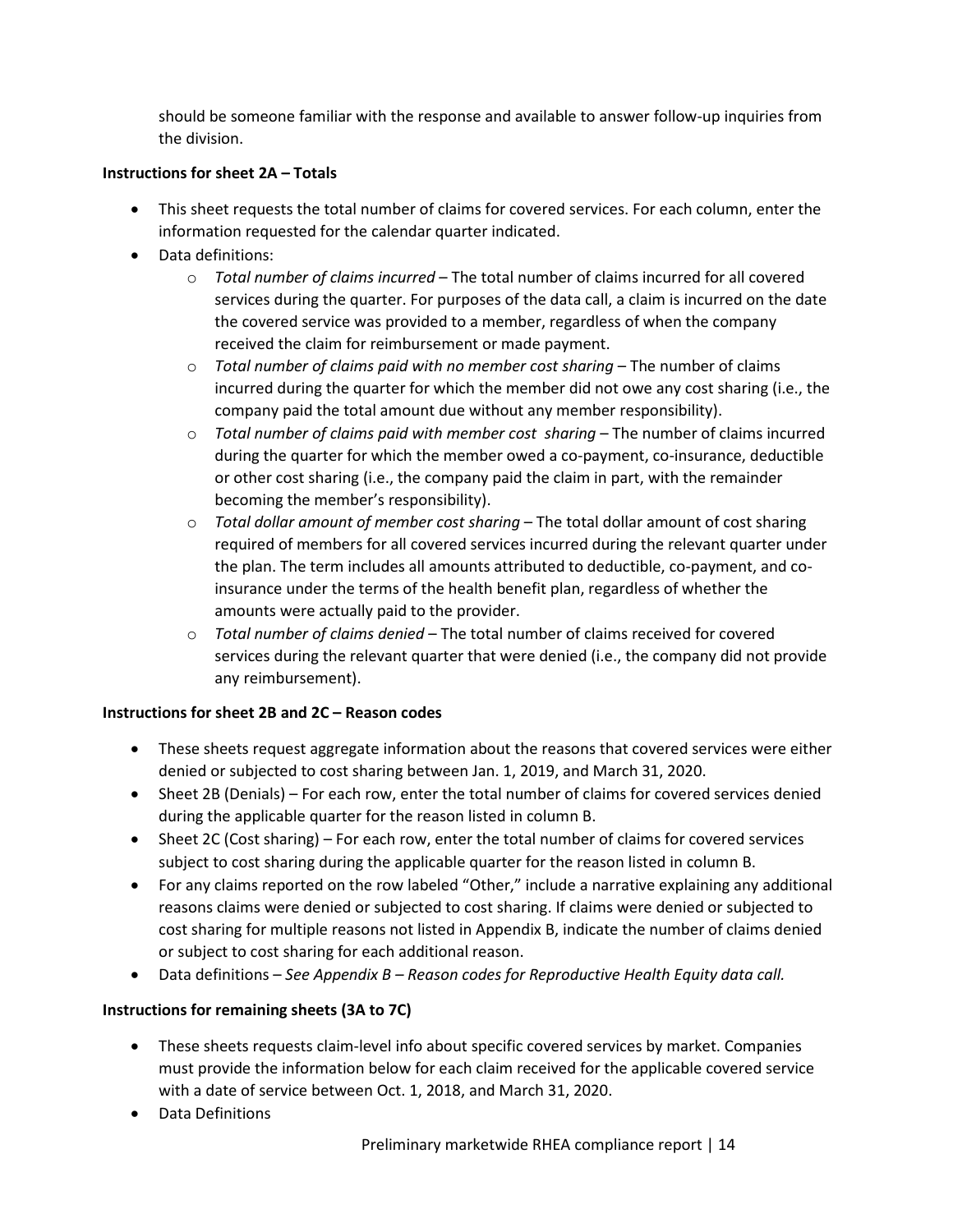- o *Claim number* A unique identifying number for the claim.
- o *Date of service* The date when the covered service was provided to the member.
- o *Male/female* Indicate the member's biological sex as indicated by the claim information. This field is required only for sterilization services.
- o *Amount billed* The dollar amount the provider billed to the insurer for the covered service.
- o *Amount paid* The dollar amount the insurer paid on a claim for a covered service. This amount may be less than the amount billed by the provider, even if the member was not subject to cost sharing. If the insurer determined that it had no obligation to reimburse the claim (the claim was denied), enter "0."
- o *Deductible* The dollar amount of the claim that was subject to the plan's deductible. If no portion of the claim was subject to deductible (or if the deductible had already been satisfied when the covered service was provided), enter "0."
- o *Co-payment* The dollar amount of any co-payment required of the member with respect to the claim for the covered service. If the member was not subject to a copayment for the covered service, enter "0."
- o *Co-insurance*  The dollar amount of any co-insurance required of the member for the claim. If the member was not subject to co-insurance on the claim, enter "0."
- o *In-network or outof-network* If the covered service was provided by an in-network provider, enter "IN." If the covered service was provided by an out-of-network provider, enter "OUT."
- o *Reason code –* If the claim was denied (the amount paid on the claim was zero) or was subject to cost sharing (a dollar amount was entered under deductible, co-payment, or co-insurance), indicate the reason code from Appendix B that best describes the primary reason why the claim was denied or subjected to cost sharing. If the date of service for the claim was before Jan. 1, 2019, you may enter "2" (Plan not yet Subject to RHEA) in this field.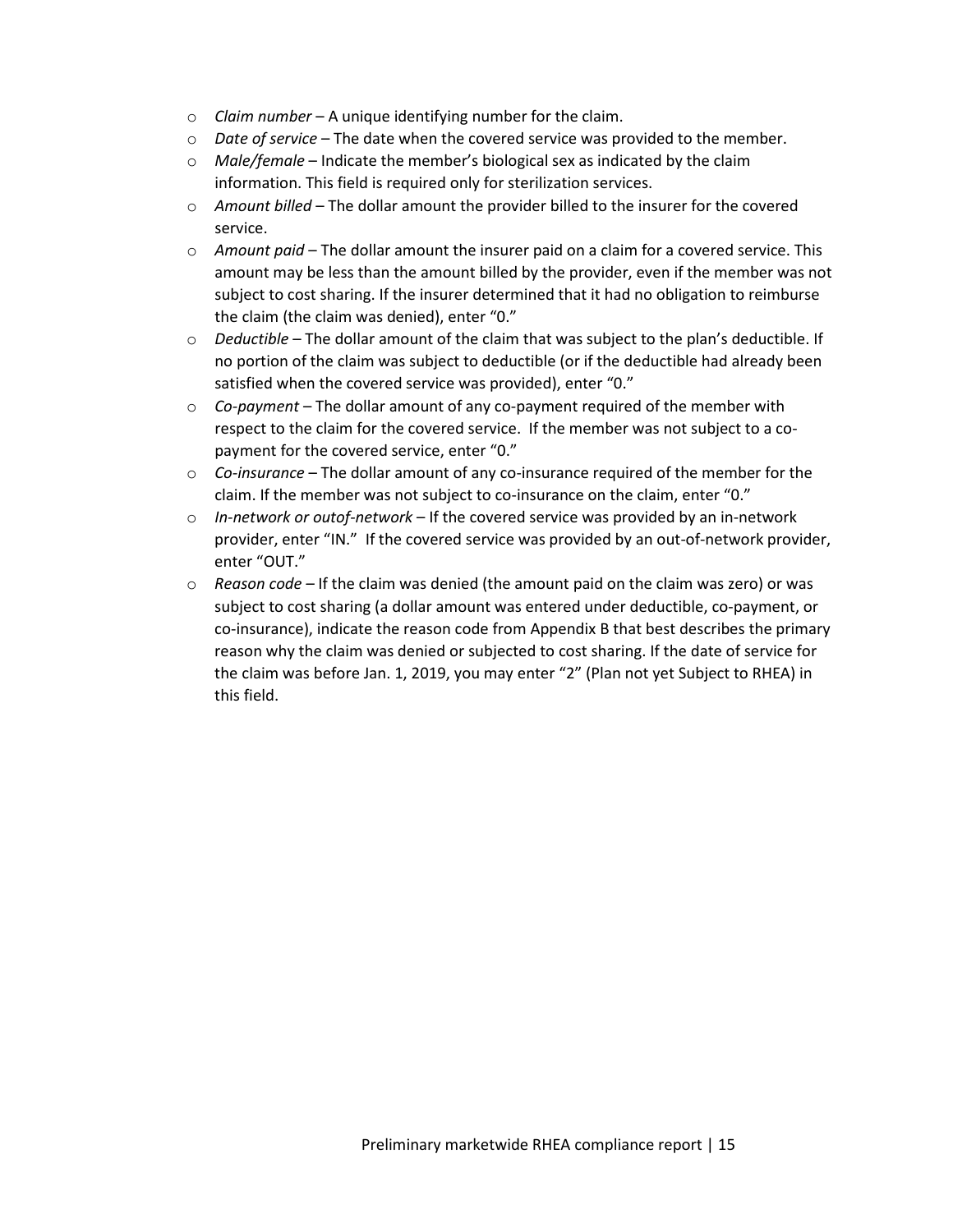## <span id="page-15-0"></span>Appendix B – Reason codes for Reproductive Health Equity data call

- 1. *Member not enrolled* The member who received the services described in the claim was not enrolled in the plan on the date of service. This includes, but is not limited to, instances in which the member was terminated from the plan with an end date before the date of service, the member enrolled in a different plan before the date of service, or the member failed to complete requirements to enroll in the plan as of the date of service.
- 2. *Plan not yet subject to RHEA*  The claim was made under a policy that was issued before Jan. 1, 2019, and had not been renewed, modified, or extended on the date of service.
- 3. *Religious employer* The claim was for contraception or abortion and was made under a policy issued to a religious employer that excludes such coverage.
- 4. *Out-of-network –* Services were provided by an out-of-network provider under a plan that limits to coverage to in-network providers (and in-network providers were available, geographically accessible, and willing and able to provide the service a timely manner.)
- 5. *Not medically necessary* The insurer determined the service was not medically necessary.
- 6. *Experimental or investigational* The insurer determined the service was experimental or investigational.
- 7. *Clinical trial* Services were provided as part of a clinical trial or demonstration project that was outside the scope of ORS 743A.192.
- 8. *Insurer exempt from abortion coverage* The claim was for abortion and the insurer qualifies for the exemption under ORS 743A.067(7)(e).
- 9. *Noncompliance with RHEA*  The claim was for a covered service under a plan that was subject to the Oregon Reproductive Health Act on the date of service, but the claim was denied or subjected to cost sharing.
- 10. *HDHP*  The claim was incurred under a plan that satisfies the requirements to be a high deductible health plan.
- 11. *Other* The claim was denied or subjected to cost sharing for a reason not described above. Include a narrative explanation with your submission, specifying any additional reasons and the total number of claims that were affected by each additional reason.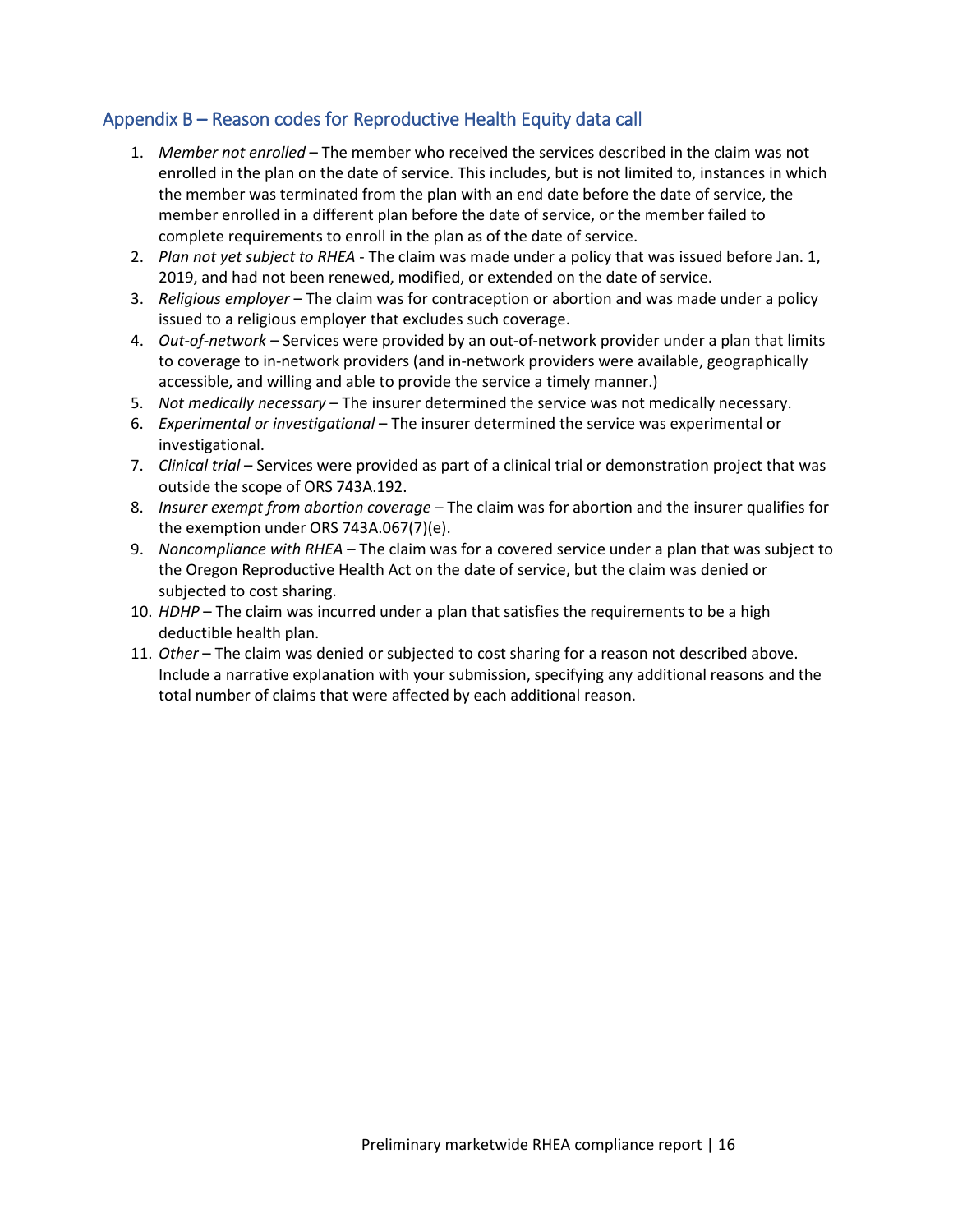<span id="page-16-0"></span>Appendix C – Sample RHEA market conduct examination coordinator's handbook and call letter

# Oregon

# Division of Financial Regulation Insurance Product Regulation and Compliance – Life and Health

# Program

Market Conduct

Examination

Reproductive Health

Equity Coordinator's

Handbook

Prepared for [Insurer name]

[Month Day, Year]

Preliminary marketwide RHEA compliance report | 17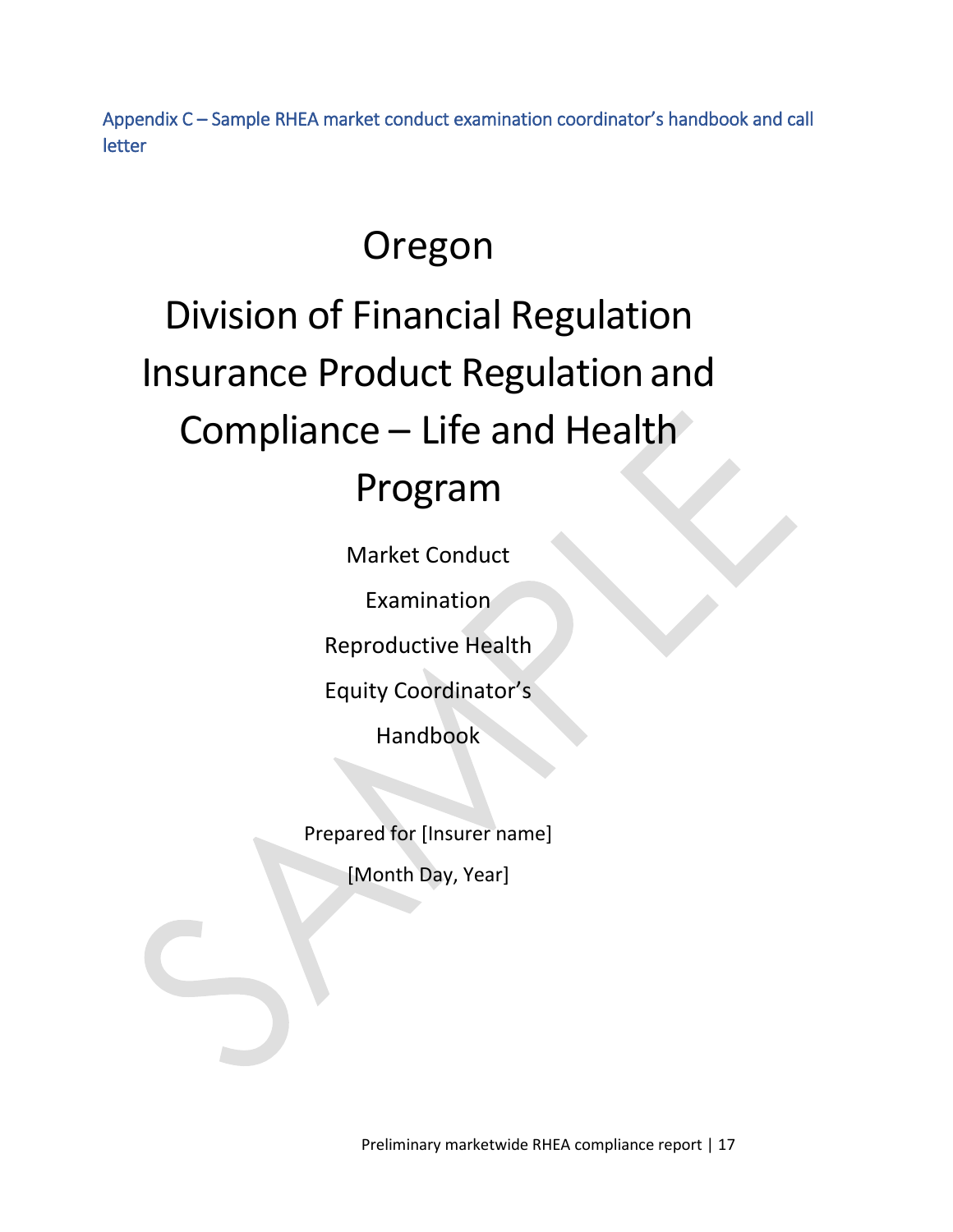Coordinator Name Title Insurer Name Address City, State, Zip

Re: Market Conduct Examination – Oregon Operations Only Insurer Name

Dear [Coordinator Name]:

The Oregon Division of Financial Regulation (division) examination call letter has notified you that a target examination of [Insurer Name] will commence on [Month Day, Year]. It is the goal of the division to perform examinations as quickly and efficiently as possible. This handbook is designed to provide procedural guidelines for the insurer. The handbook includes general information regarding the examination process and includes a non-inclusive list of items required by the insurer.

Based on a recent data related to HB 3391 (2017), known as the Reproductive Health Equity Act (RHEA), the division will review individual and group health benefit plan claims and complaints for compliance with HB 3391.

I will contact you to schedule the pre-examination conference. The purpose of this conference is to discuss the information outlined in the handbook, as well as establish lines of communication. All issues and concerns are encouraged for discussion at this time.

We ask that the insurer include in the meeting those members of management, other personnel, or both who have daily contact with Oregon operations in claims. Personnel from the Management Information Systems Department, responsible for creating the electronic policy and claim data file submissions, must also be in attendance.

The timely receipt of complete and accurate complaint and claim data is an integral part of the examination process. The failure of the insurer to provide such data as outlined and requested in the coordinator's handbook could result in an apparent violation of Oregon Revised Statutes (ORS) 731.296 and 731.308.

You are encouraged to distribute copies of the handbook to appropriate company personnel involved in the examination. If you have any questions about the above, please contact me at 971-283-0102 or by email.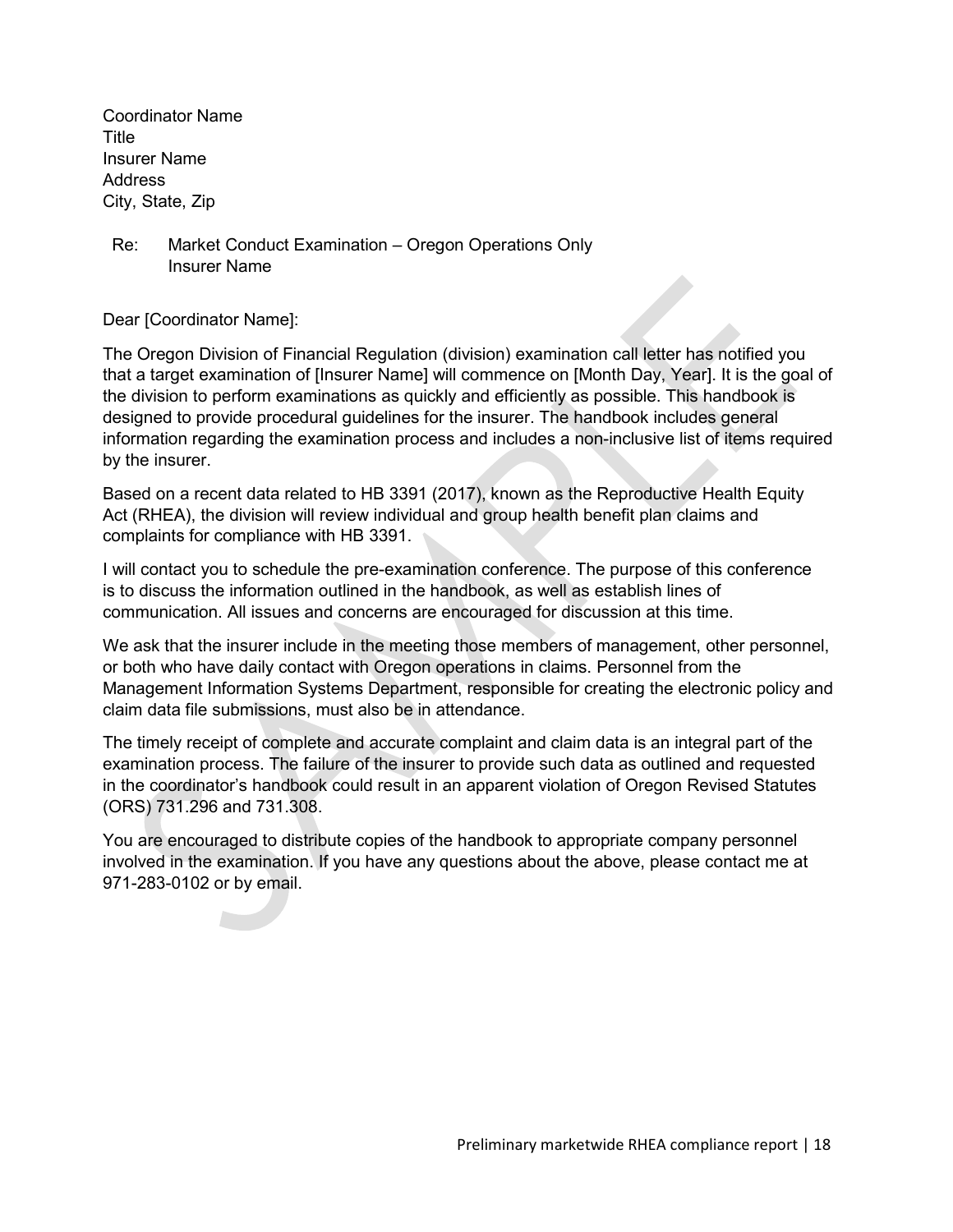# Contents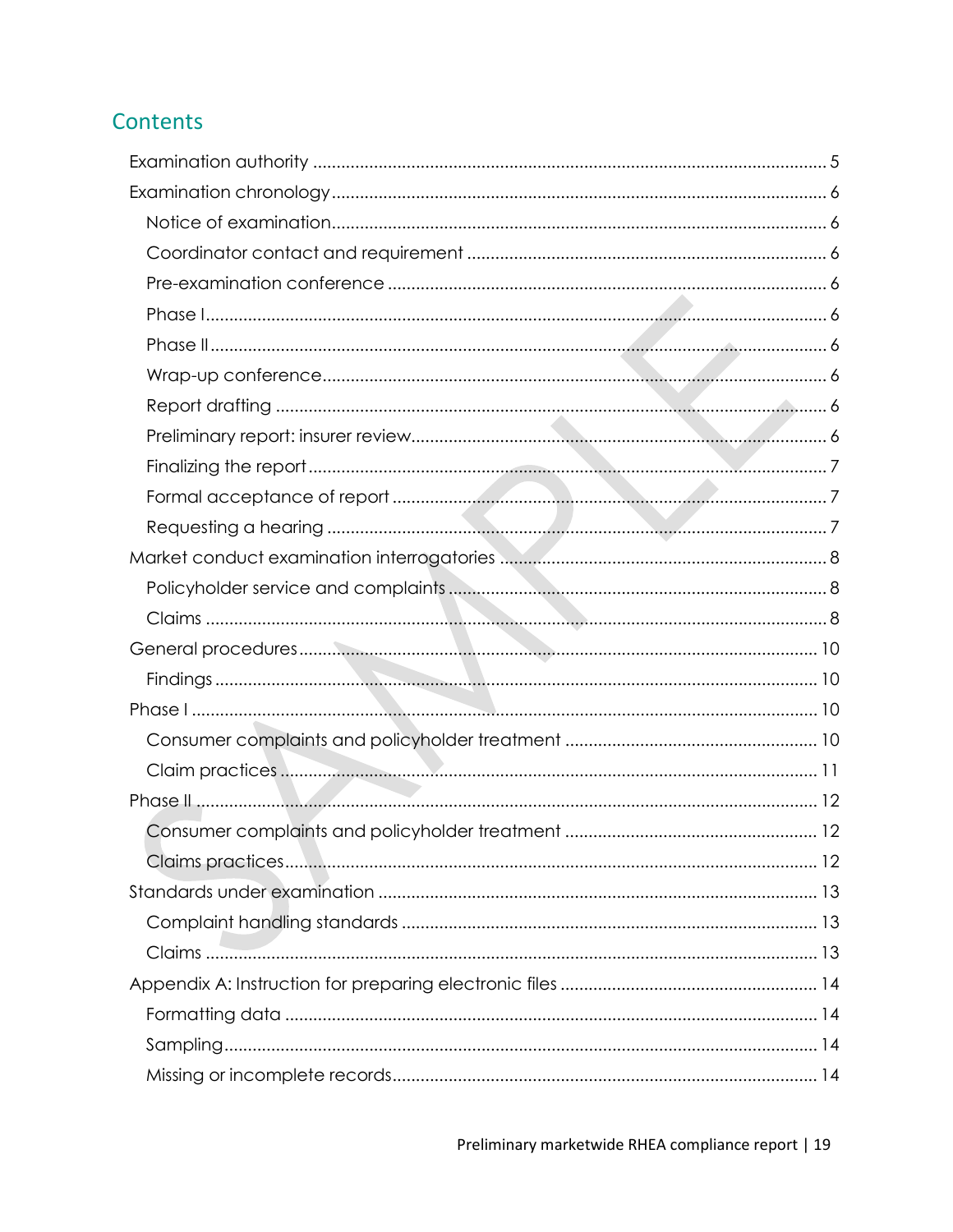| Data fields 16 |  |  |  |  |  |  |  |
|----------------|--|--|--|--|--|--|--|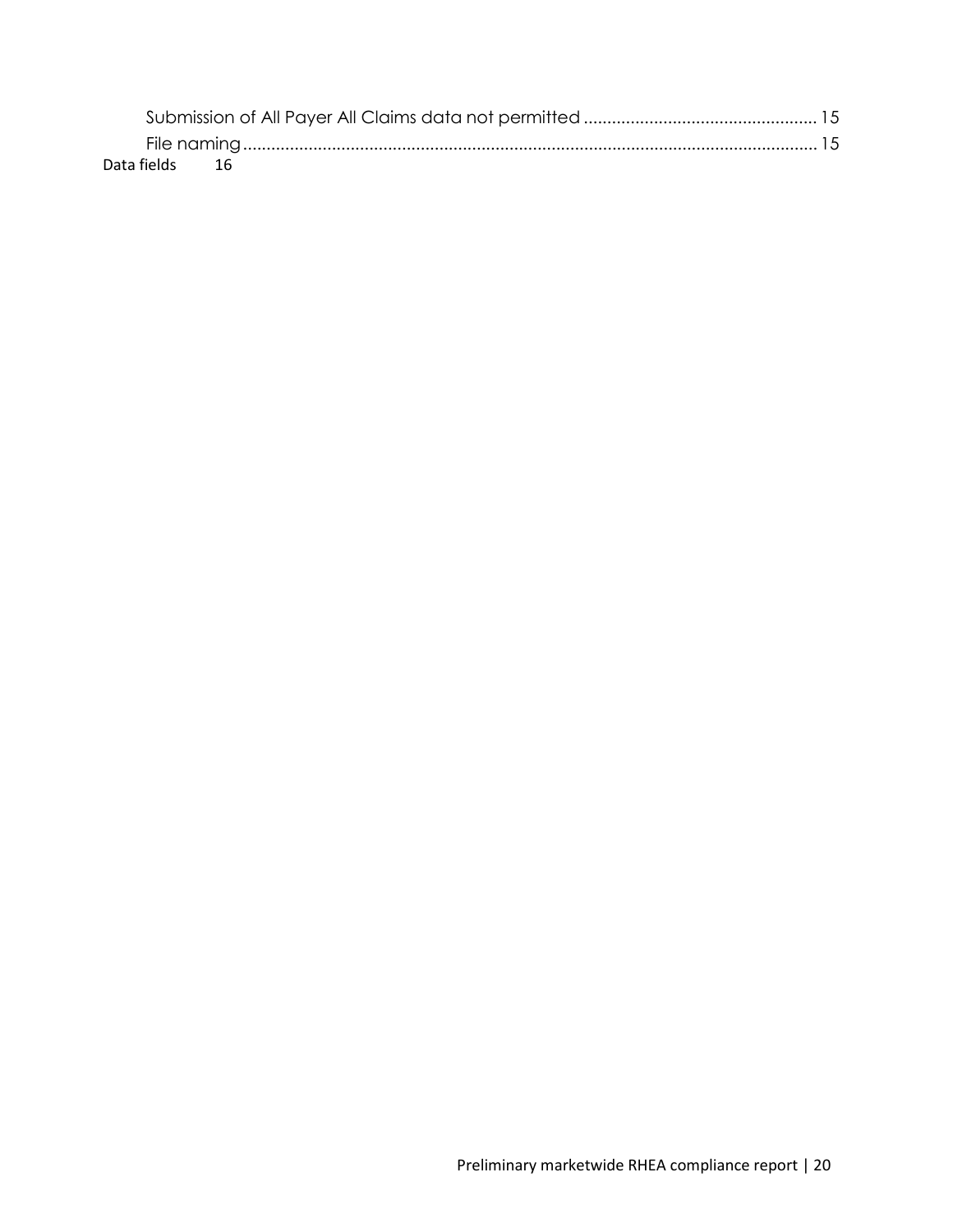#### <span id="page-20-0"></span>Examination authority

Under Oregon Revised Statutes (ORS) 731.308, the Director of the Oregon Department of Consumer and Business Services (Director) requests that the insurer make specified items available to authorized representatives of the department's Division of Financial Regulation (division). The requested items will reference transactions occurring during the examination period. The examination will cover claims and complaints with dates of service between January 1, 2019 and December 31, 2020, unless agreed to otherwise by the division and the insurer at the pre-examination conference.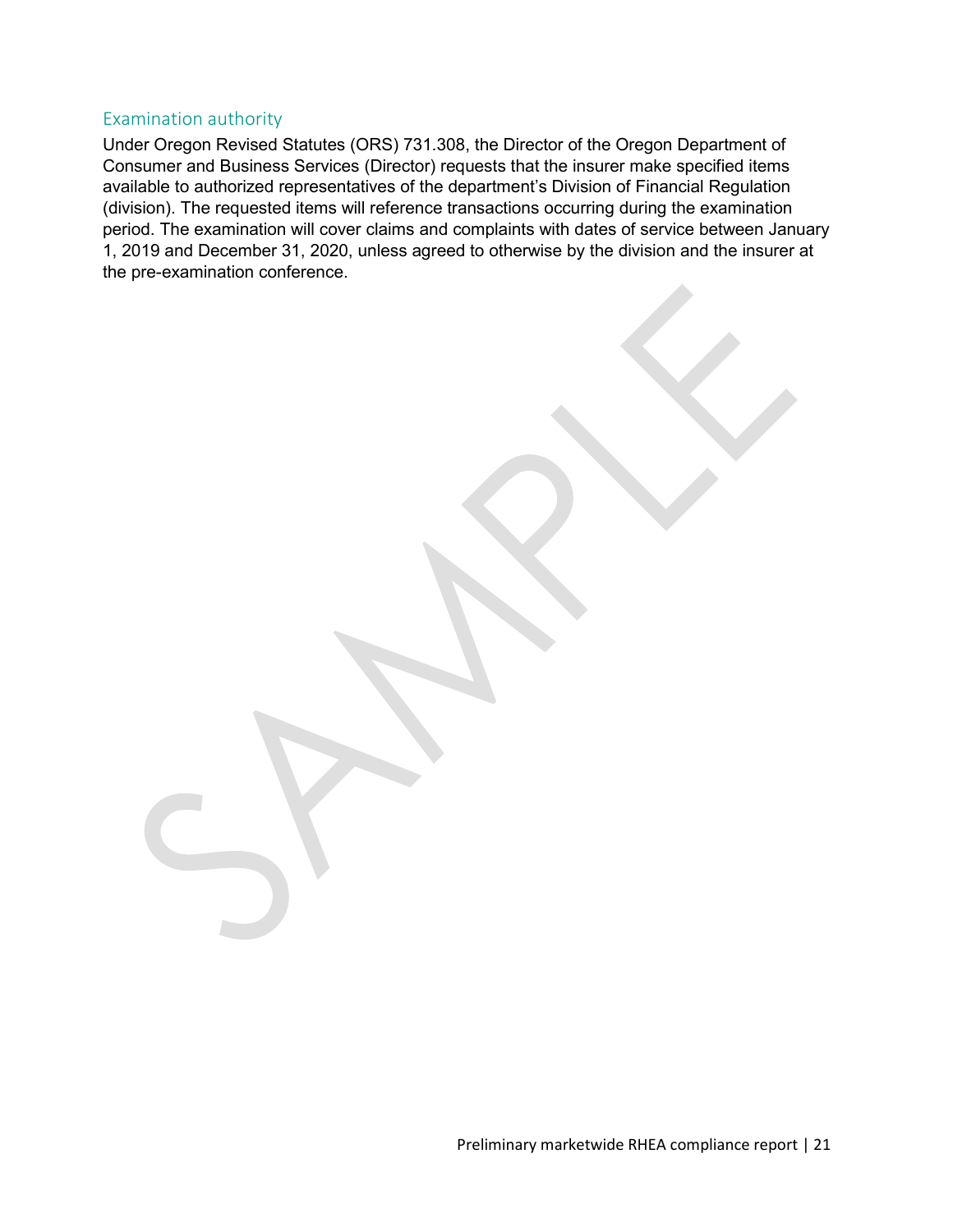#### <span id="page-21-0"></span>Examination chronology

#### <span id="page-21-1"></span>Notice of examination

Issue of notice examination letter to insurer president.

#### <span id="page-21-2"></span>Coordinator contact and requirement

Delivery of coordinator's handbook Scheduling of

the pre-examination conference Completion of

interrogatories

#### <span id="page-21-3"></span>Pre-examination conference

The pre-examination conference is held to discuss examination requirements and establish lines of communication. This conference is scheduled before starting Phase I of the examination.

#### <span id="page-21-4"></span>Phase I

The work preformed before the starting date of Phase II will take place remotely.

#### <span id="page-21-5"></span>Phase II

Due to COVID-19, Phase II will continue virtually with screen-sharing between contractor staff and insurer staff. The examination team conducts an open examination and encourages discussion of any developing issues.

#### <span id="page-21-6"></span>Wrap-up conference

A wrap-up conference is initiated by the examination team at the completion of the examination. The insurer is encouraged to include all affected management in this conference. The examiners will summarize their findings and discuss pertinent issues that will appear in the examination report.

#### <span id="page-21-7"></span>Report drafting

Upon completion of the examination, the team will prepare the preliminary examination report. The report drafting process is normally completed within two weeks of exam completion. Before completion, the preliminary report is reviewed and approved at various levels within the division, including review by the Life and Health Program manager, exam supporting staff, and the division administrator and deputy administrators.

#### <span id="page-21-8"></span>Preliminary report: insurer review

The completed preliminary examination report is given to the director for review. The contractor will provide a copy of the preliminary examination report to the Insurer for review. At this time, the director may request more information or meet with the insurer to resolve questions or get more information and may direct the examination team to consider more information for inclusion in the report.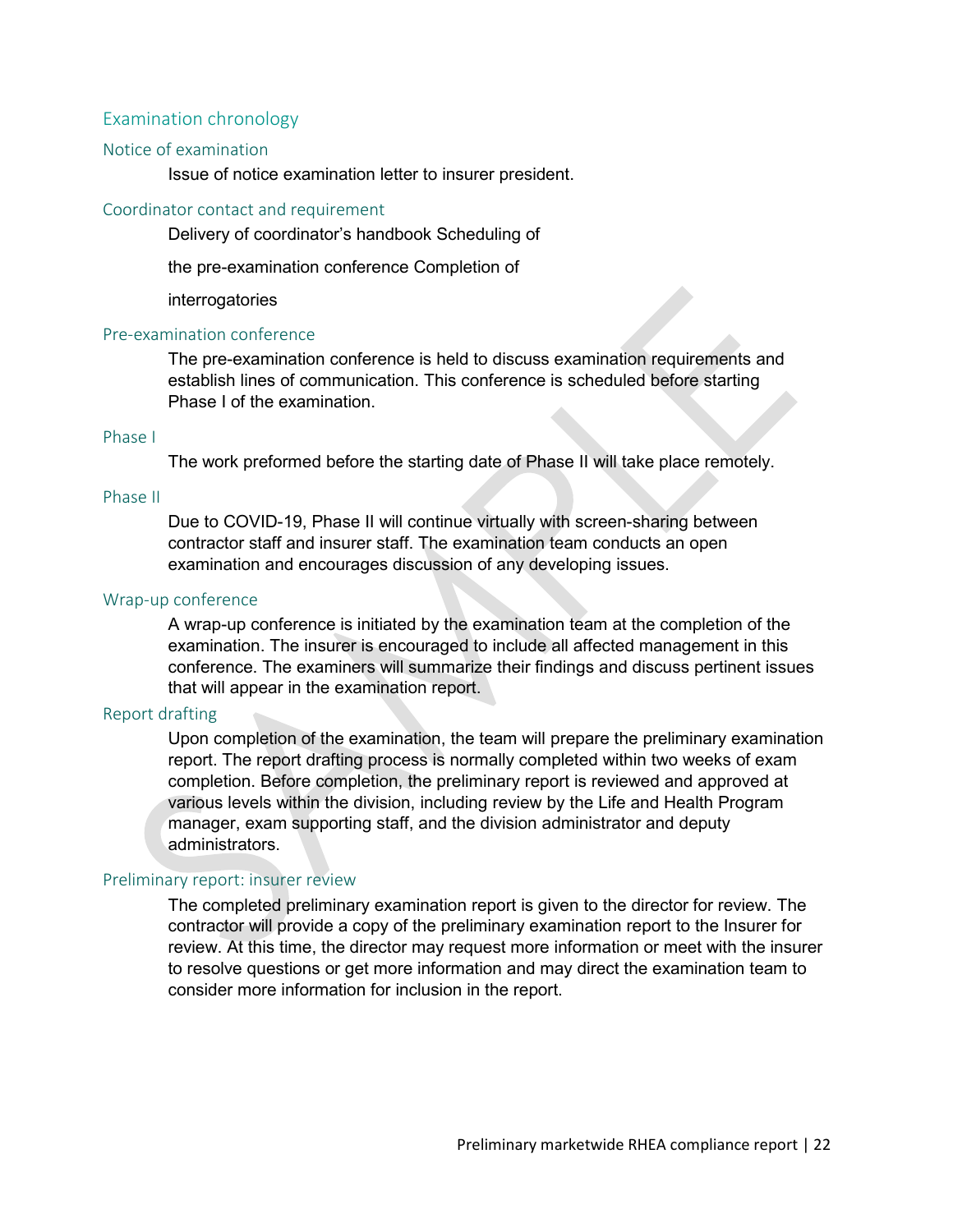#### <span id="page-22-0"></span>Finalizing the report

ORS 731.312(3) provides insurers an opportunity for a hearing before finalizing the examination report and the publication of the report. Beginning on the date the division mails a copy of the preliminary report, with amendments or changes if applicable, the insurer will be given 30 calendar days to request a hearing. If the insurer doesn't request a hearing by the end of the 30th day, the examination report will be considered finalized after the contractor mails a certified copy of the report to the insurer.

#### <span id="page-22-1"></span>Formal acceptance of report

If, upon review of the report, the insurer agrees with its contents, the division requests both of the following:

- A formal letter of acceptance
- A statement of corrective action for noncompliance identified through the examination

Upon formal acceptance of the report, the division will make the report public.

#### <span id="page-22-2"></span>Requesting a hearing

The insurer may request a hearing no later than the 30th day after the date the report was mailed. The request should be made in writing to Tashia Sizemore, Life and Health Program manager, [tashia.sizemore@oregon.gov.](mailto:tashia.sizemore@oregon.gov)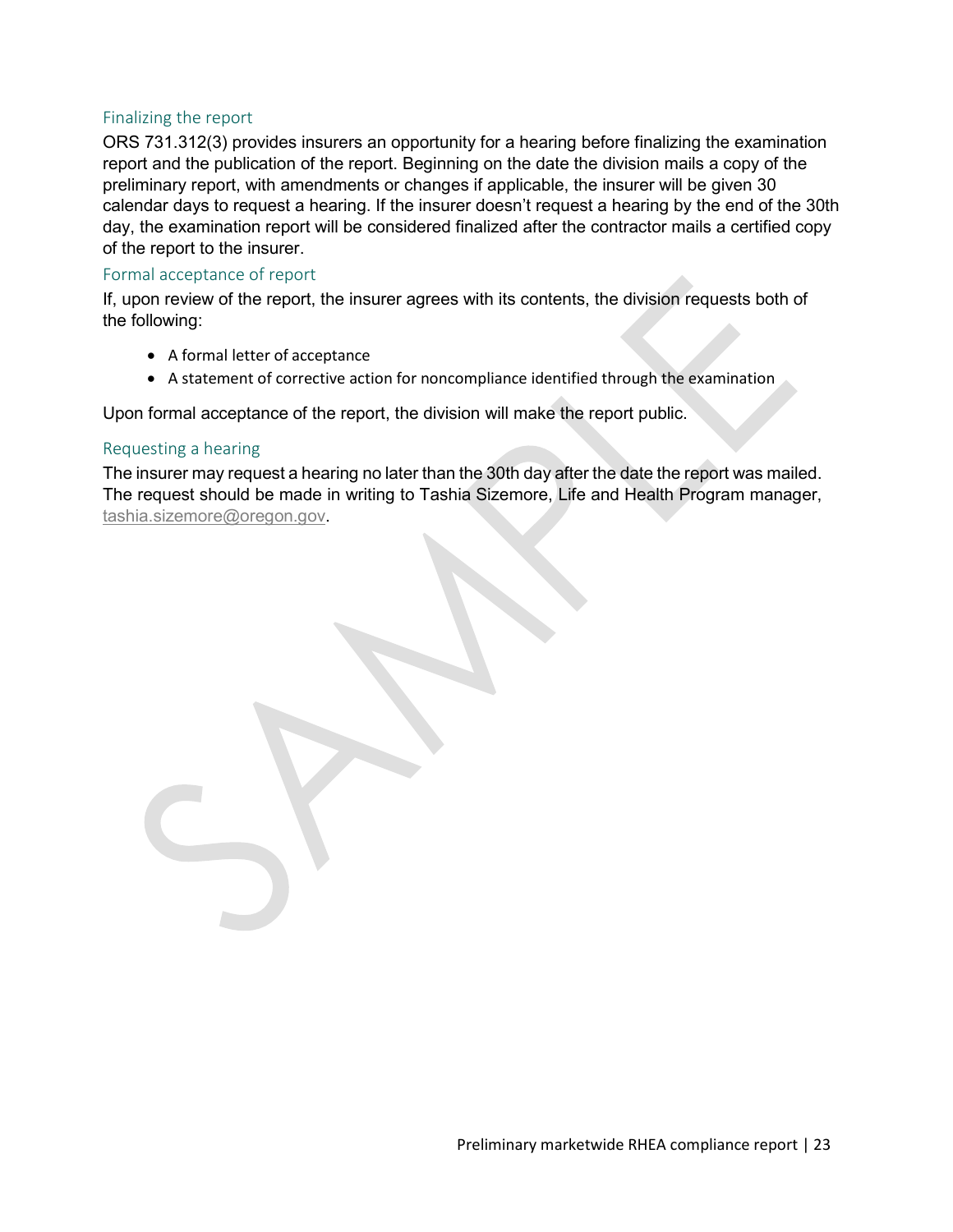### <span id="page-23-0"></span>Market conduct examination interrogatories

Insurer must provide the requested material below to division no later than seven calendar days following the pre-examination conference.

#### <span id="page-23-1"></span>Policyholder service and complaints

- 1. Define the items or correspondence that are considered "complaints" by insurer. Provide a copy of insurer's guidelines containing the definition.
	- a. Does insurer track and record inquiries on covered benefits?
	- b. How does the insurer distinguish between a complaint and a coverage inquiry?
- 2. Describe how complaints and inquiries are recorded and handled.
- 3. What complaint reports and summaries are prepared? Who reviews them? Provide an example of each complaint report and summary used by theinsurer.
- 4. Describe how insurer uses complaint and inquiry reports to monitor compliance with House Bill 3391 (2017).
- 5. If insurer uses a third-party administrator (TPA)to administer reproductive benefits, provide a flowchart of how complaint information is shared between the insurer and the TPA.

#### <span id="page-23-2"></span>Claims

- 1. Provide a written description or overview of the Claims Department's responsibilities, staffing, and reporting structures, including organizationalchart.
- 2. Provide claims administration workflow charts illustrating how claims are handled from inception through final disposition.
- 3. Provide written description of computer systems with regards to claims processing. The explanation should include, but is not limited to, the following information:
	- a. The name of your claim administration system.
	- b. The frequency of security updates of the claims administration system.
	- c. The process for changing and updating the claims system, including enhancements to comply with new or revised Oregon law.
	- d. Was the claims processing program developed in-house or purchased and adapted? If the program was purchased, who is the developer and what ability does your insurer have to make corrections?
	- e. Does the claims administration system handle the claim from inception to payment and closure? If not, explain the other systems involved and how they interact.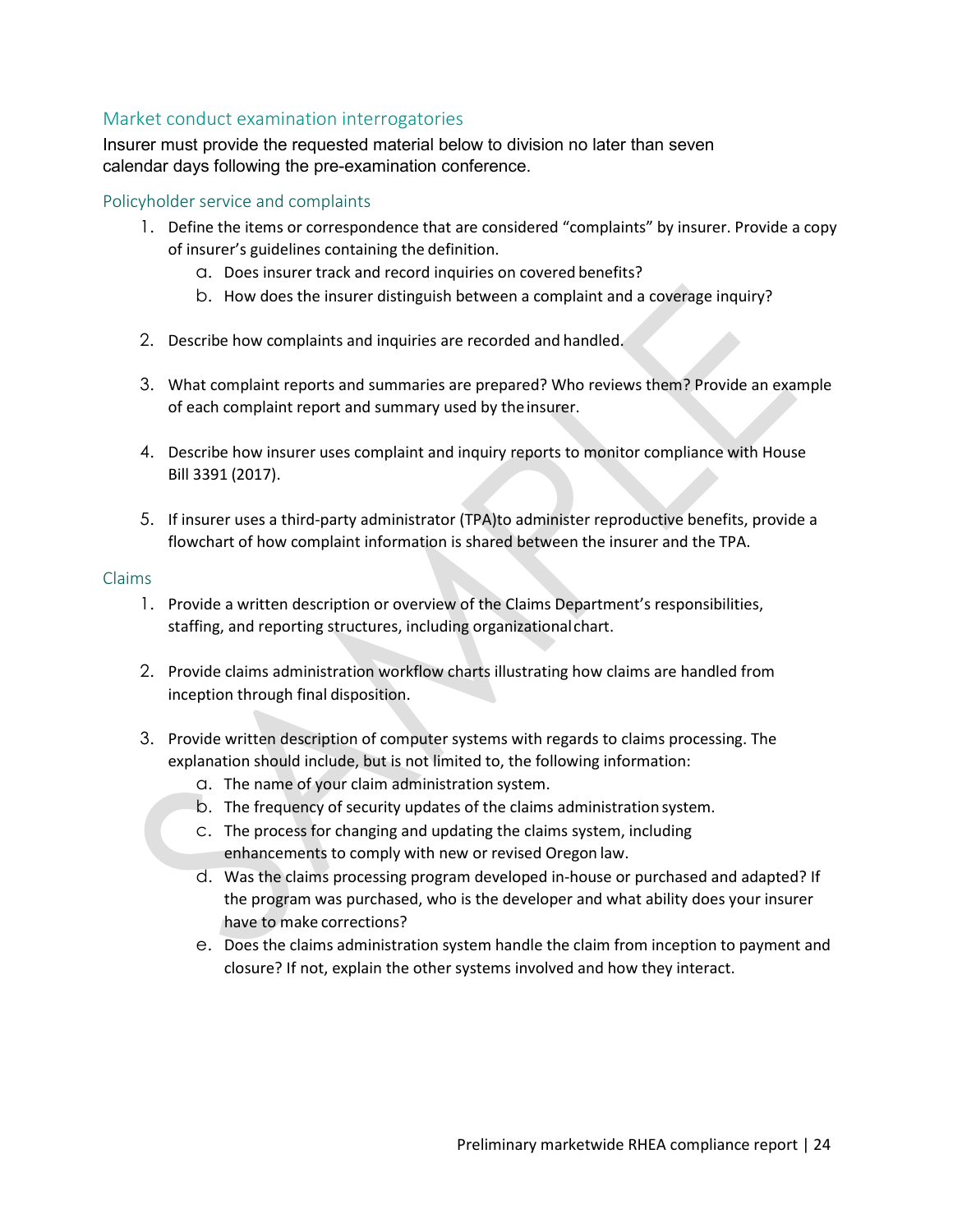- f. If applicable, are contracted TPAs responsible for administering claims payment use the same claims administration system? If the TPA uses a different claims administration system, what is the name of thesystem?
- g. Explain how insurer monitors claims administration compliance with the TPA.
- h. Does the claims administration system handle pharmacy claims? If not, explain how pharmacy claims are adjudicated.
- 4. Provide a sample Explanation of Benefits form.
- 5. Provide a sample claims acknowledgement letter (or electronic notice)for claims not processed within 30 days.
- 6. Provide read-only access to the claim submission system applicable during the examination period.
- 7. Prepare to complete a walk through of the claim submission system applicable during the examination period.
- 8. Describe how interest payments claims subject to prompt pay requirements are initiated and calculated.
- 9. Describe changes in claims procedures occurring during the examination period.
	- a. Explain any reason for change in procedures.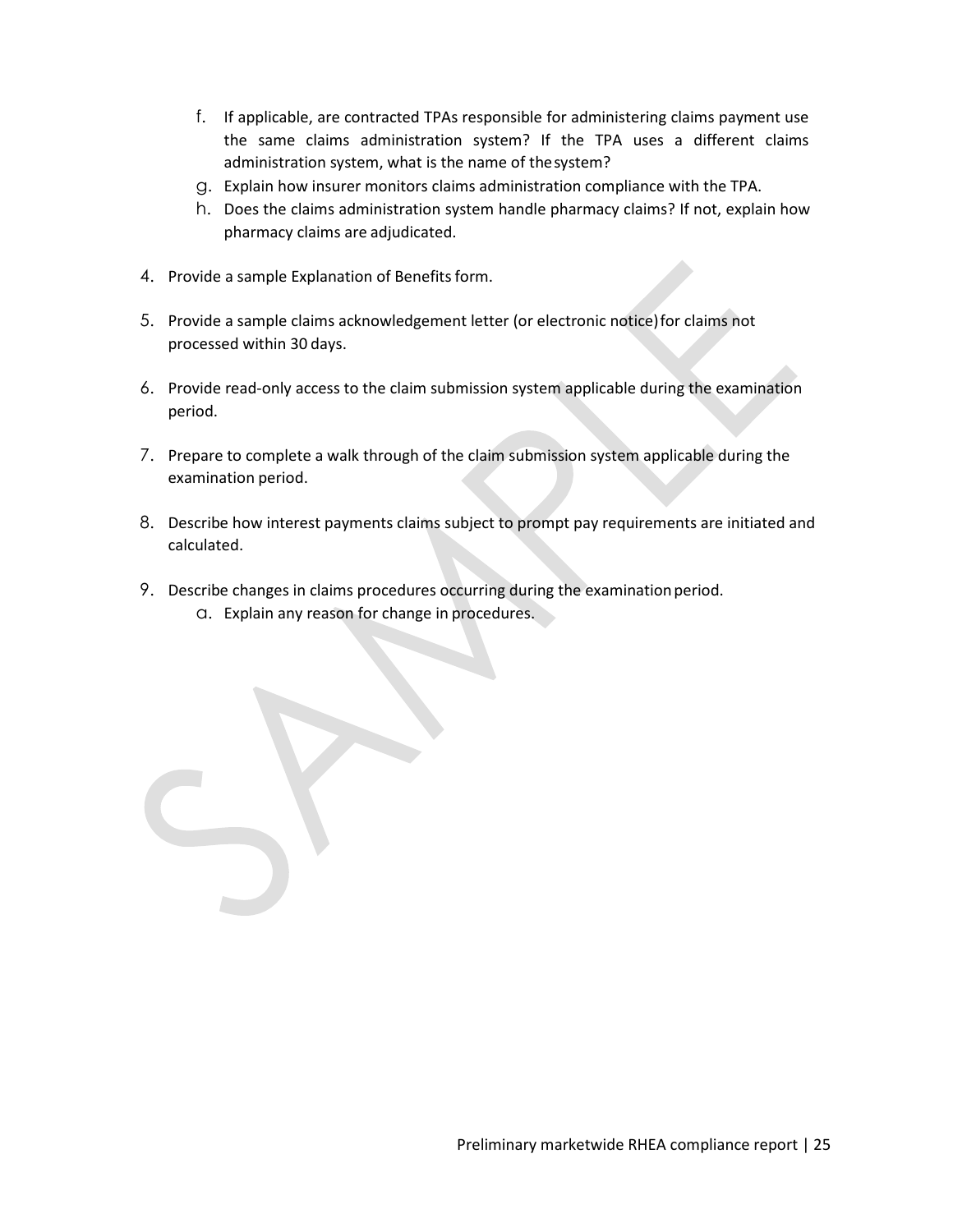## <span id="page-25-0"></span>General procedures

The examination is conducted in two sections: Phase I and Phase II.

Phase I of the examination focuses on review of the insurers administrative functions and operations and provides the examination team a chance to become familiar with insurer's operation.

Specifically, this segment of the examination will concentrate on the following areas:

- Interrogatories
- Data files
- Insurer financial information (previously filed with the division)

Items identified for Phase I section of the examination should be provided to the examination team by the date determined by the examiner-In-charge during the pre- examination conference.

In Phase II, the examination team will focus on the insurer's procedures and practices as it relates to administration of benefits required under HB 3391(2017). At this point, various electronic data files submitted by the insurer have been reduced to random selections by the division. This segment of the examination will focus on the following areas:

- Consumer complaints and coverage inquiries
- Claims practices

Items identified for review during Phase II of the examination must be made available by the starting date of the examination. During the process of reviewing sample observations, the examiner will communicate noted exceptions to the insurer. The insurer will have 24 hours to respond to examiner comments.

In order to maximize clarity of the examination process, we request that you present any questions or concerns about this handbook or examination procedures at the pre- examination conference.

#### <span id="page-25-1"></span>Findings

The division will notify the insurer of findings of noncompliance with applicable statutes and rules. Upon completion of the examination, the division will send the examination report to the division's chief enforcement officer for consideration.

#### <span id="page-25-2"></span>Phase I

The following information should be delivered electronically to the division no later than seven days after the pre-examination conference.

<span id="page-25-3"></span>Please identify each item using the identification number and the title of each section.

#### Consumer complaints and policyholder treatment

- 1. A copy of the insurer's complaint-handling procedures.
- 2. A copy of the Oregon complaint record. This record should include complaints closed from the Oregon Division of Financial Regulation and complaints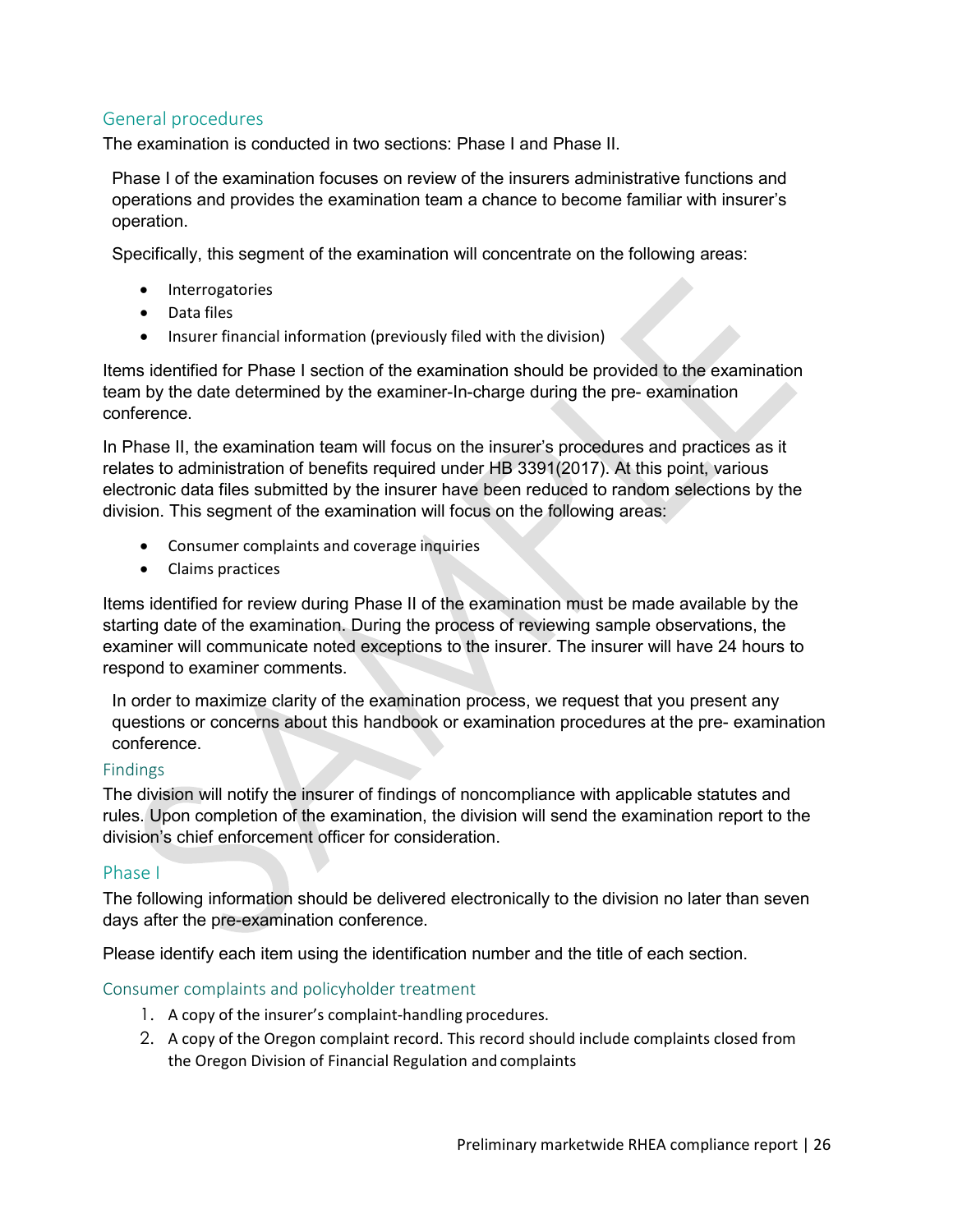received directly on behalf of Oregon consumers during the examination period. [See data collection template.]

#### <span id="page-26-0"></span>Claim practices

A random selection of the insurer's claims will be made from the electronic data files provided by the insurer. The claims will be examined for benefit payment accuracy, consistency, and compliance with Oregon regulation. Data should be in the format referenced in Appendix A and include transactions during the examination period.

- 1. A separate Excel document that includes data of *all* paid claims for Oregon policy and certificate holders. Lines of business to include:
	- a. Individual health benefit plans
	- b. Small group health benefit plans
	- c. Large group, associations, trusts, MEWAs, and other
- 2. A separate Excel document that includes data of *all* denied claims for Oregon policy and certificate holders. Lines of business to include:
	- a. Individual health benefit plans
	- b. Small group health benefit plans
	- c. Large group, associations, trusts, MEWAs, and other
- 3. A separate Excel document that includes data on *all* paid RHEA claimsfor Oregon policy and certificate holders. Lines of business to include:
	- a. Individual health benefit plans
	- b. Small group health benefit plans
	- c. Large group, associations, trusts, MEWAs, and other
- 4. A separate Excel document that includes data on *all denied RHEA* claimsfor Oregon policy and certificate holders. Lines of business to include:
	- a. Individual health benefit plans
	- b. Small group health benefit plans
	- c. Large group, associations, trusts, MEWAs, and other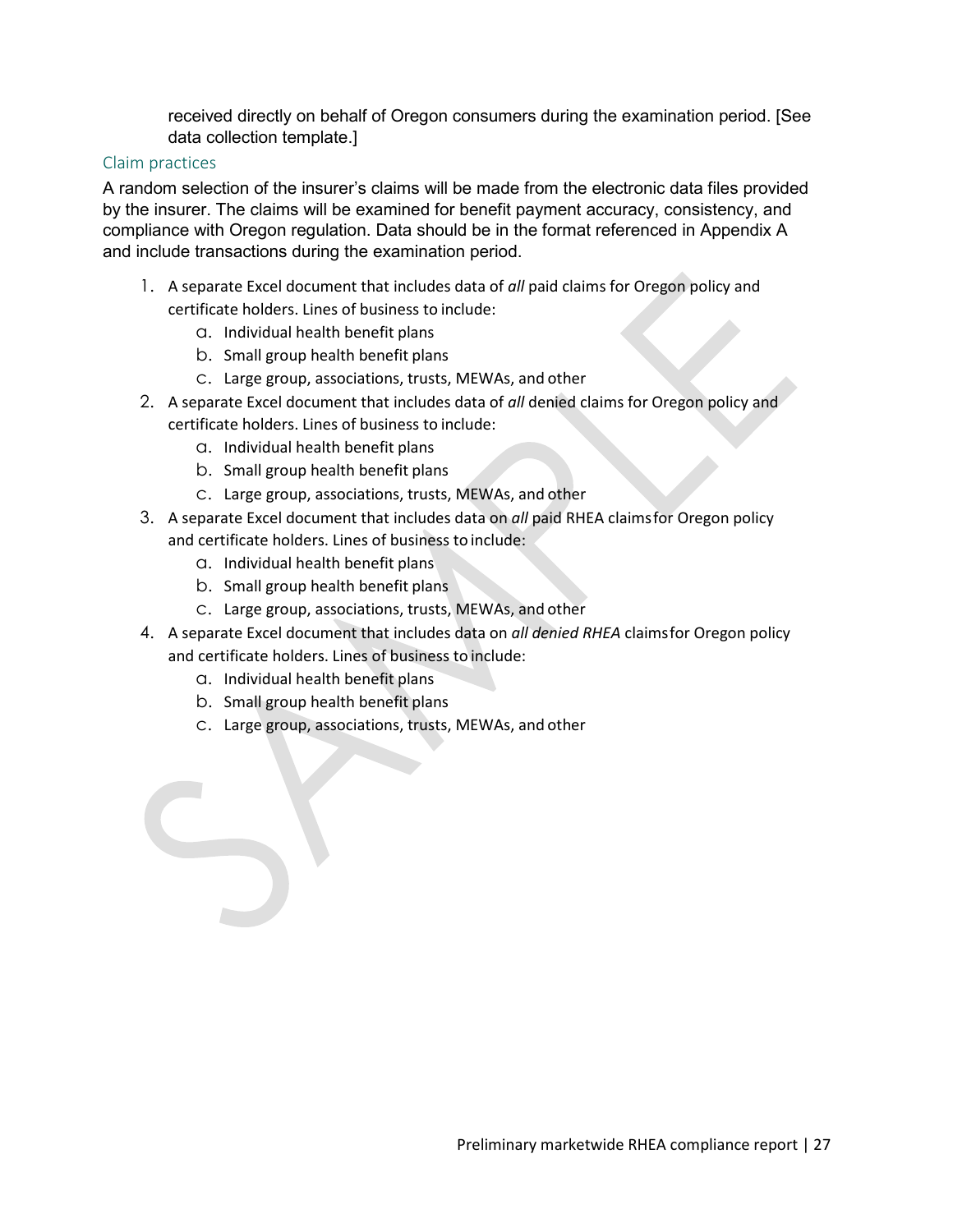#### <span id="page-27-0"></span>Phase II

The following items are to be made available to the examiners by the starting date of the examination.

<span id="page-27-1"></span>Consumer complaints and policyholder treatment

1. All selected consumer complaint files available for review

#### <span id="page-27-2"></span>Claims practices

- 1. All selected claims files available for review
- 2. Access to all claims manuals in use during the examination period

During Phase II, the examiners will conduct a "virtual walk through" of insurer claims screens electronically using screen sharing and video conference. The insurer will also be required to provide examination staff read-only access for the claims and complaints systems.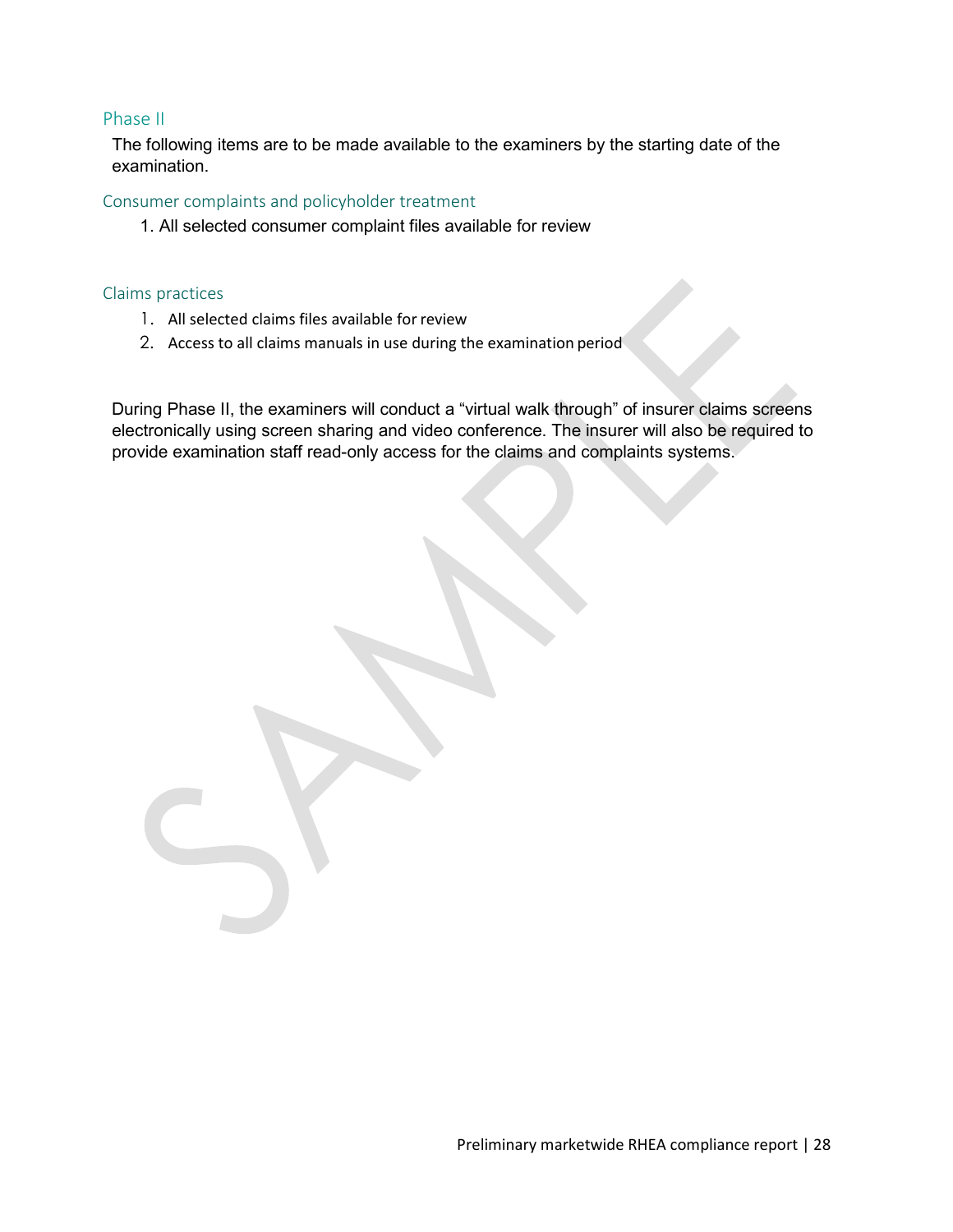### <span id="page-28-0"></span>Standards under examination

#### <span id="page-28-1"></span>Complaint handling standards

1. All complaints received by the insurer are recorded in compliance with state and federal law [Oregon Administrative Rules (OAR) 836-053-1080].

#### <span id="page-28-2"></span>Claims

- 1. The insurer does not impose cost-sharing on preventive services, as defined by the United States Department of Health and Human Services (HHS) and the United States Health Resources and Services Administration (HRSA). The insurer does not impose cost-sharing for services required under the Reproductive Health Equity Act (RHEA).
	- a. For HSA plans only: Non-ACA preventive services, those services required under Oregon law but not by HHS and HRSA, may be subject to cost- sharing before meeting the deductible.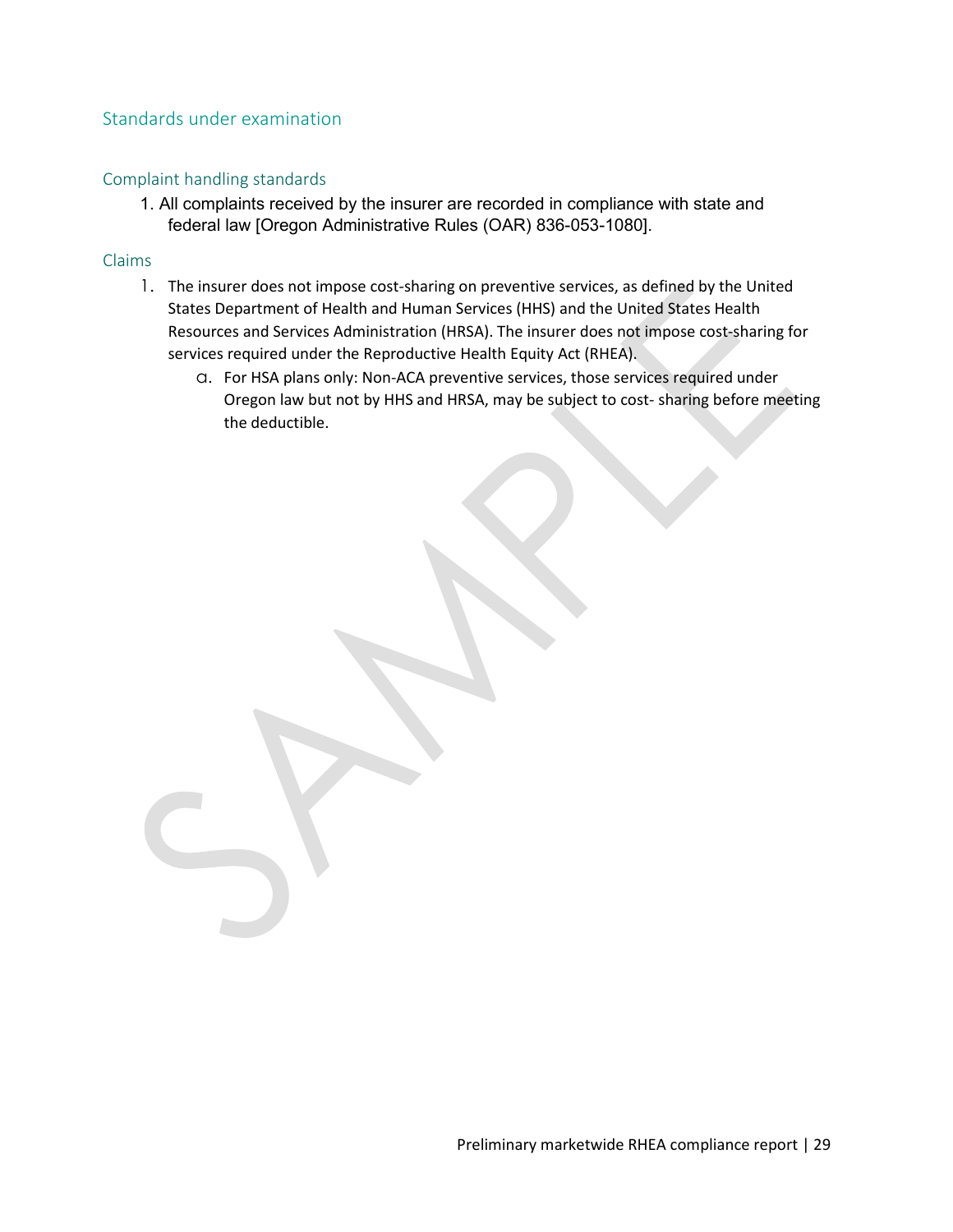# <span id="page-29-0"></span>Appendix A: Instruction for preparing electronic files

The attached file layouts are to be used for building the electronic files/records requested by the Oregon Division of Financial Regulation. Submit data only subject to this examination.

Files must be submitted via secure email. The division uses Biscom to share files between the division and insurer.

All files/record must correspond to the appropriate layout prescribed in this handbook. Do not

submit 'backed-up' files. The data must be formatted in an .xls document. Interrogatory responses must be submitted in an .pdfa document.

#### <span id="page-29-1"></span>Formatting data

- The records must contain data only. Insurer must include column titles/field names, do not omit any columns. Do not include any blank records, header or trailer records, total or subtotal records, etc.
- With the exception of a leading dash in the first position of the field to represent a negative amount and a decimal when permitted, numeric fields must not contain any punctuation (commas, dollar signs, percent signs, etc).
- Numeric fields must be right justified.
- Alpha fields must be left justified.
- Alphanumeric fields must be left justified.
- Each market segment must be submitted as its own individual file for theclaims examination items. (e.g., individual, small group, large group)
- Multiple rows should be used when claims have multiple CPT, HCPCS, etc. codes.
- Claims that are partially paid and partially denied should be included inthe *denied claims* files.
- If there are any fields you are unable to populate, contact the division in writing as soon as possible. These fields need to be accounted for in the file through the use of blank fill. **Do not use Tab characters, "0," or Not Applicable (NA).**

#### <span id="page-29-2"></span>**Sampling**

The insurer will be supplied with a list of the records selected as a representative sample of the total population submitted for each specific examination item. The selected records will be reviewed, in detail, by the division's examiners; therefore, the associated insurer files must be made available to the examiners to verify electronically submitted data. Failure or refusal to provide requested files may result in an examination failure and may result in referral to Enforcement.

Please forward the files when ALL are completed; do not send in completion stages.

#### <span id="page-29-3"></span>Missing or incomplete records

Files not received in good order by the division before the start of the examination will be deemed in violation.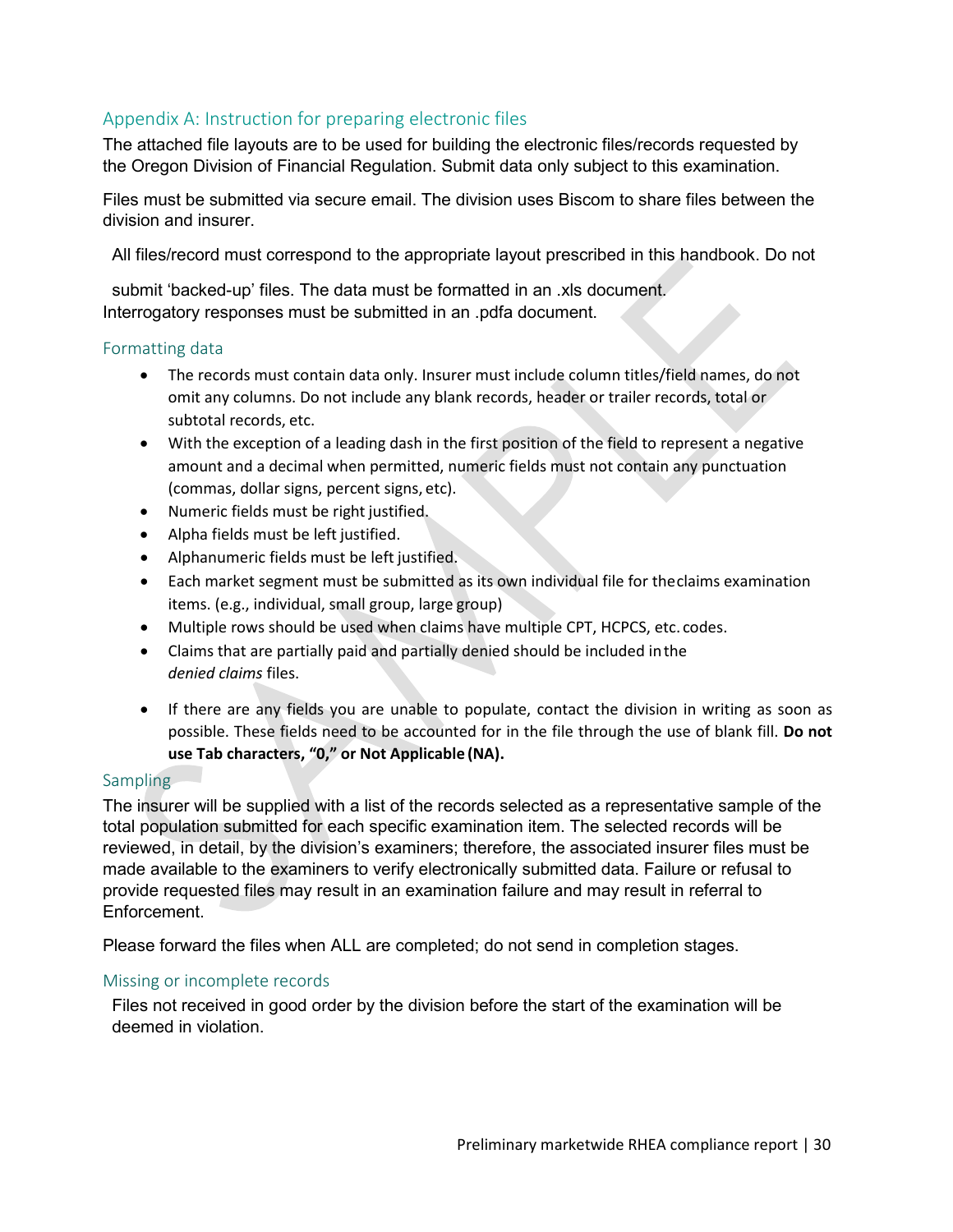Failure or refusal to provide requested files may result in an examination failure and may result in referral to Enforcement.

#### <span id="page-30-0"></span>Submission of All Payer All Claims data not permitted

The division has determined that data submitted to the All Payer All Claims (APAC) data does not include the level of claims specificity the division believes necessary to evaluate compliance with RHEA and ensure appropriate claims handling procedures.

The data submitted to APAC was not intended to substitute for data necessary for compliance examinations. Many of the specific fields required by the division for determining market conduct are omitted or captured differently in the APAC data. These differences could result in an incomplete or unfavorable analysis of compliance with RHEA and general insurance regulation.

#### <span id="page-30-1"></span>File naming

*Interrogatories*

Policyholder service and complaints **[11] Policyholder service and complaints [12] Policyholder service** and complaints **[12] Policyholder service** and complaints **[12] Policyholder service** and complaints **[12]** 

*Consumer complaints and policyholder treatment*

Insurer's complaint handling procedures [naicno].hbpcomplaintproc.pdfa The

Claims [naicno].interclaims.pdfa

Oregon complaint record **complaint record complaintiec.** The complaintiec. Also complaintiec. Also complainties

*Claims*

*Note: Claims that are partially paid, partially denied should be included in the appropriate denied claims file.*

All paid claims: Individual Health Benefit Plans [naicno].pdclmsind.xls All paid claims: Small Group Health Benefit Plans [naicno].pdclmssg.xls All paid claims: Large Group, Associations, Trusts, MEWAs, and other **EXAMPLE 2008** CONSULTER  $\blacksquare$  [naicno].pdclmslg.xls All denied claims: Individual Health Benefit Plans. [naicno].denclmsind.xls All denied claims: Small Group Health Benefit Plans. [naicno].denclmssg.xls All denied claims: Large Group, Associations, Trusts, MEWAs, and other. **Example 20** is a set of the control of the control of the fraicno].denclmslg.xls All paid RHEA claims: Individual Health Benefit Plans [naicno].pdrheaclmsind.xls All paid RHEA claims: Small Group Health Benefit Plans [naicno].pdrheaclmssg.xls All paid RHEA claims: Large Group, Associations,

All denied RHEA claims: Individual Health Benefit Plans **Exercise 2.1 Construction** Change in the Indian Change of The Indian Change in the Indian Change in the Indian Change of The Indian Change in the Indian Change in the Indian Change of The Indian Change in th

Trusts, MEWAs, and other. Trusts, MEWAs, and other.

Preliminary marketwide RHEA compliance report | 31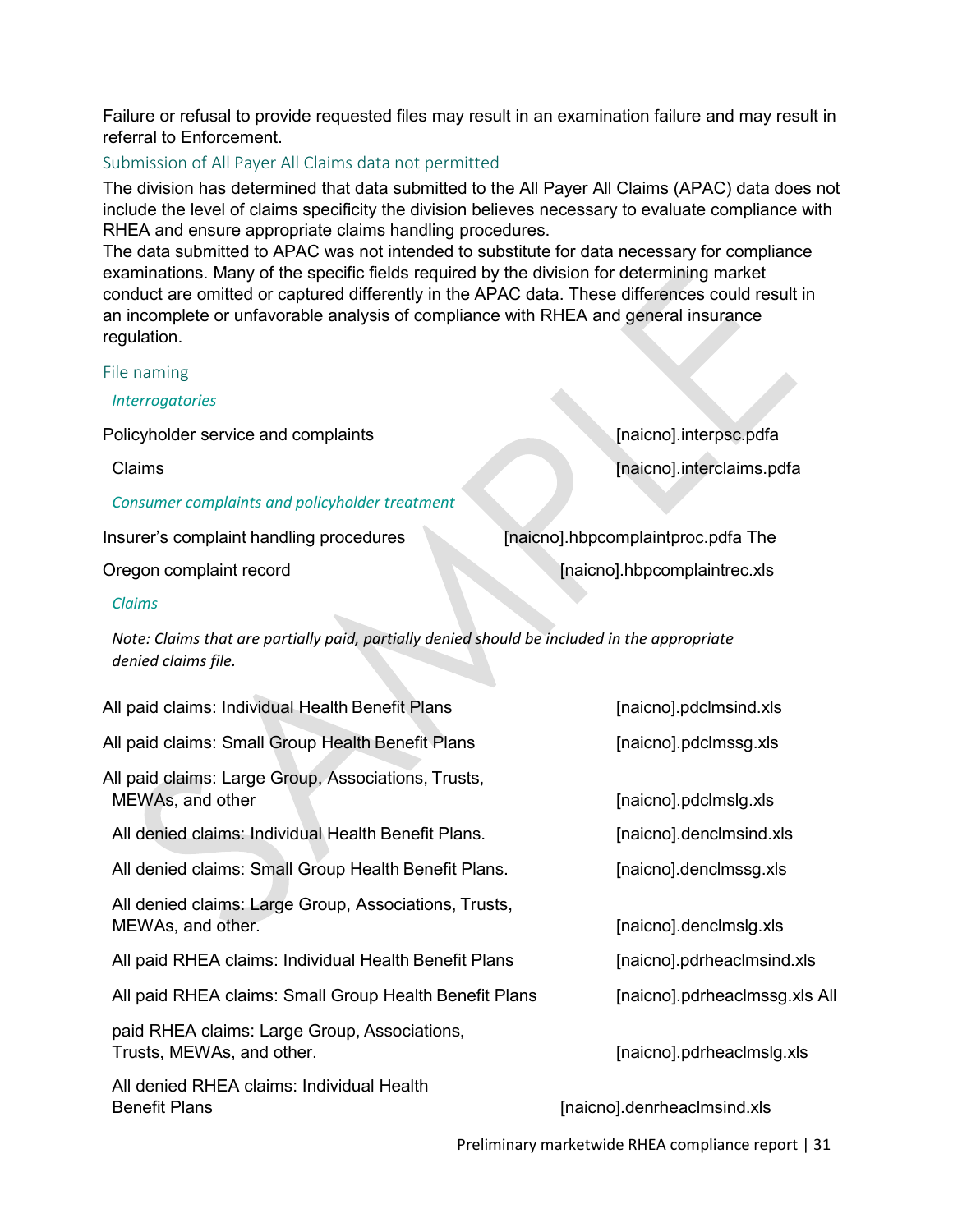All denied RHEA claims: Small Group Health Benefit Plans **and Europe and Secure 2018** [naicno].denrheaclmssg.xls

All denied RHEA claims: Large Group, Associations, [naicno.]denrheaclmslg.xls Trusts, MEWAs, and other.

#### *Supporting documentation*

The following files may be required to support the claims files.

ClmDisp – List of claim status codes [naicno].clmdispcodes.pdfa

DnlRes – List of denial codes if used [naicno].dnlrescodes.pdfa

CmpRes – List of complaint reason codes

CmpSubRs – List of sub-reason codes with meaning with meaning with meaning  $[naicon]$ .cmpsubrscodes.pdfa

CmpRsl – List of complaint resolution codes with meaning if applicable. **Example 20 and 10 and 10 and 10 and 10 and 10 and 10 and 10 and 10 and 10 and 10 and 10 and 10 and 10 and 10 and 10 and 10 and 10 and 10 and 10 and 10 and 10 and 10 and 10 and 10 and 10 and 10** 

[naicno].cmprescodes.pdfa

#### <span id="page-31-0"></span>Data fields

Included below are the specific data fields required for submission, including the field name, length, type, and description.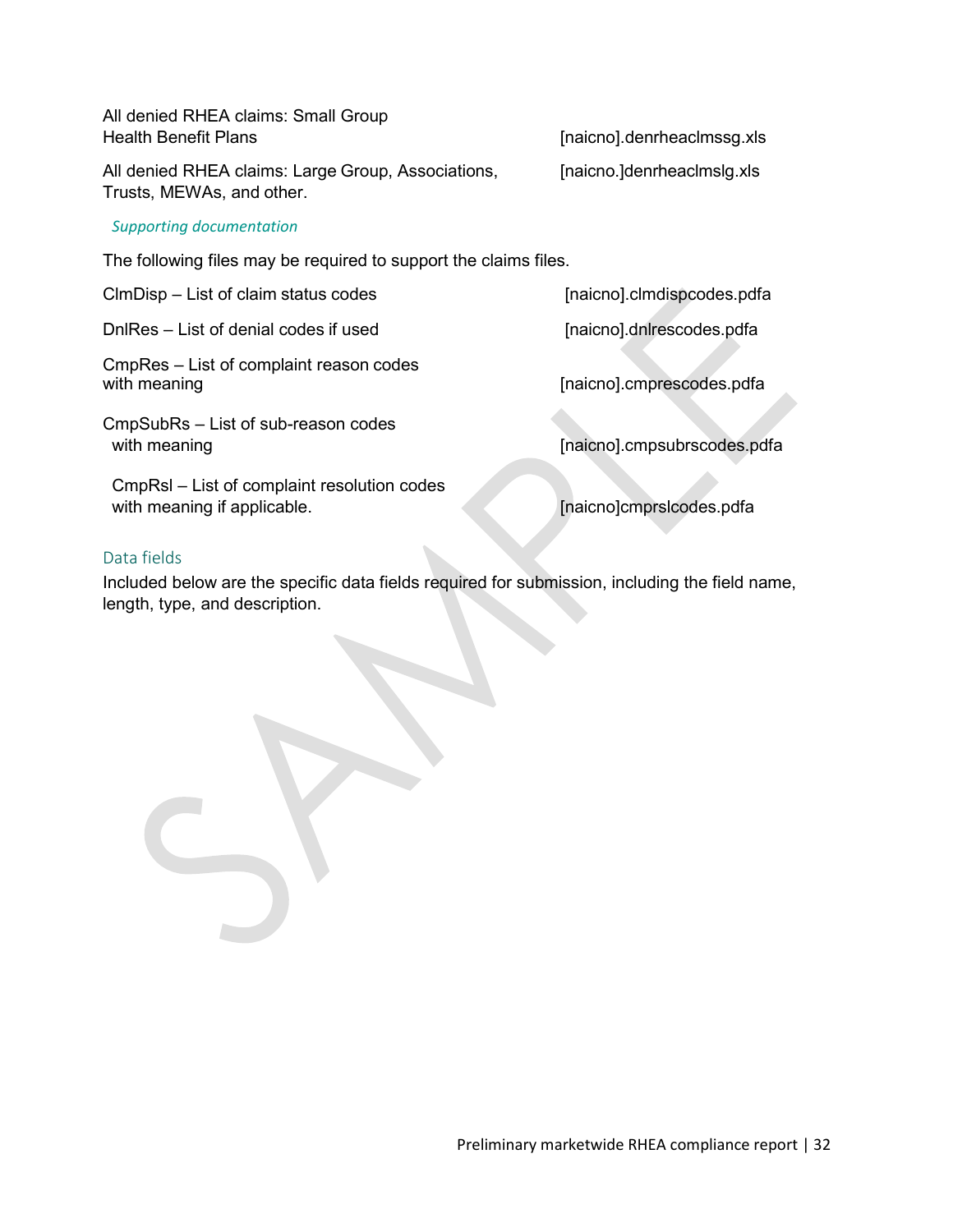#### *Claims*

| <b>Field Name</b> | Field<br>Length | <b>Field</b><br><b>Type</b> | Decimals       | Description                                                                                                                                                              |
|-------------------|-----------------|-----------------------------|----------------|--------------------------------------------------------------------------------------------------------------------------------------------------------------------------|
| CImNo             | 20              | <b>AN</b>                   |                | Claim number.                                                                                                                                                            |
| <b>CImIncDt</b>   | 8               | $\mathsf{N}$                |                | Claim incurred date [CCYYMMDD].                                                                                                                                          |
| CImDisp           | 6               | $\overline{A}$              |                | Claim status as of the end of the exam period.<br>Provide a list of claim status codes along with<br>their meanings. Example: Paid, denied,<br>pending, etc.             |
| CImPdDt           | 8               | $\mathsf{N}$                |                | Claim paid date [CCYYMMDD], if applicable.                                                                                                                               |
| CImDnyDt          | 8               | $\overline{N}$              |                | Claim denial date [CCYYMMDD], if applicable.                                                                                                                             |
| <b>DnlRes</b>     | 10              | A                           |                | Reason for denial. If codes are used, provide a<br>list of the codes, including their meaning.                                                                           |
| CImZip            | 5               | A                           |                | ZIP code for where the claim occurred.                                                                                                                                   |
| Dup               |                 | A                           |                | Duplicate claim? (Y or N)                                                                                                                                                |
| CImTp             | $\overline{4}$  | $\overline{A}$              |                | Type of claim. Laboratory (LAB), Radiology<br>(RAD), Prescription Drug (RX), Emergency<br>Services (ER), Provider (PROV), Hospital (HOS),<br>Other (OTH)                 |
| <b>BillAmt</b>    | 10              | $\mathsf{N}$                | $\overline{2}$ | Total amount charged by provider.                                                                                                                                        |
| AprAmt            | 10              | N                           | $\overline{2}$ | The approved amount, typically the usual and<br>customary, reasonable and customary, or other<br>charge limitations (maximum allowable<br>charge) applied to this claim. |
| CImPdAmt          | 10              | N                           | $\overline{2}$ | Amount of claim payment.                                                                                                                                                 |
| <b>TtlPmt</b>     | 20              | $\mathsf{N}$                | $\overline{2}$ | Total payment for this claim.                                                                                                                                            |
| ColnsPct          | 5               | $\mathsf{N}$                |                | Co-insurance percentage applied (e.g., 15%).                                                                                                                             |
| CoPayAmt          | 10              | N                           | $\overline{2}$ | Co-pay amount applied, if applicable.                                                                                                                                    |
| DedAmt            | 10              | $\overline{N}$              | $\overline{2}$ | Deductible amount applied, if applicable.                                                                                                                                |
| <b>CImPtRsp</b>   | 10              | $\mathsf{N}\xspace$         | $\overline{2}$ | Amount of claim that is the patient's<br>responsibility.                                                                                                                 |
| AutoPay           | 1               | A                           |                | Was claim processed automatically by claim<br>system? (Y or N)                                                                                                           |
| <b>RXCUII</b>     | 8               | $\overline{N}$              |                | For pharmacy-related claims, provide the<br>associated RXCUII of prescriptions.                                                                                          |
| CPTCode           | 10              | $\mathsf{N}$                |                | CPT code(s) for the charges incurred on this<br>claim, if applicable.                                                                                                    |
| <b>HCPCS</b>      | 10              | $\overline{N}$              |                | HCPCS codes for the charges incurred on this<br>claim, if applicable.                                                                                                    |
| <b>DxCode</b>     | 10              | $\mathsf{N}$                |                | Diagnosis code for this claim.                                                                                                                                           |
| <b>IssSt</b>      | $\overline{2}$  | $\mathsf{A}$                |                | State for which policy was issued.                                                                                                                                       |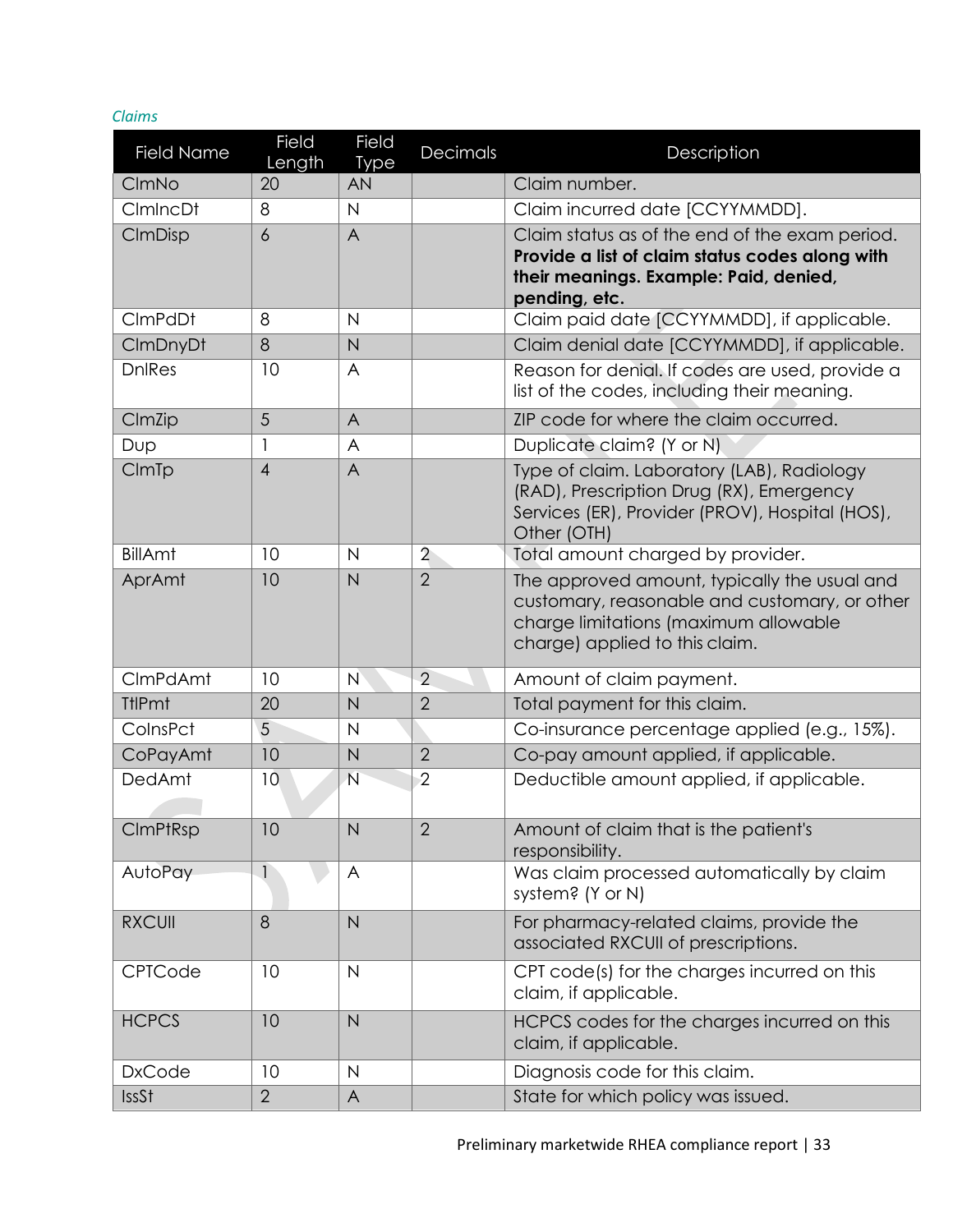| <b>Field Name</b> | <b>Field</b><br>Length | Field<br><b>Type</b>    | Decimals       | Description                                                                                                                  |
|-------------------|------------------------|-------------------------|----------------|------------------------------------------------------------------------------------------------------------------------------|
| GrpInd            | 3                      | A                       |                | Group (GRP) or individual (IND).                                                                                             |
| PolNo             | 10                     | A                       |                | Policy number.                                                                                                               |
| <b>EffDt</b>      | 8                      | $\overline{\mathsf{N}}$ |                | Policy effective date [CCYYMMDD].                                                                                            |
| CertNo            | 10                     | A                       |                | Certificate number, when applicable.                                                                                         |
| <b>HIOSID</b>     | 14                     | AN                      |                | Fourteen-character alpha-numeric code that<br>identifies the insurance plan in the Health<br>Insurance Oversight System.     |
| ProdName          | 15                     | A                       |                | Product marketing name.                                                                                                      |
| PlanCode          | 12                     | A                       |                | Required if the company assigns plans a distinct<br>internal plan code separate from the HIOS Plan<br>ID.                    |
| PlanAV            | 5                      | $\overline{N}$          | $\overline{2}$ | The actuarial value of the plan. [XX.XX]                                                                                     |
| PolForm           | 10                     | AN                      |                | Policy form number as filed with the Division of<br>Financial Regulation.                                                    |
| PolType           | 5                      | $\overline{A}$          |                | Type of policy: Exclusive provider organizations<br>(EPO), preferred provider organizations (PPO),<br>point of service (POS) |
| GF                | 1                      | A                       |                | Is this product a grandfathered plan under the<br>ACA? (Y or N)                                                              |
| WaitPer           | 5                      | $\overline{N}$          |                | Waiting or elimination period.                                                                                               |
| <b>HSA</b>        |                        | A                       |                | Is this an HSA-eligible policy or certificate? (Y or<br>N)                                                                   |
| <b>OPM</b>        | 10                     | $\overline{N}$          | $\overline{2}$ | Yearly out-of-pocket maximum.                                                                                                |
| <b>CImAckDt</b>   | 8                      | $\overline{N}$          |                | Date claim was acknowledged [CCYYMMDD].                                                                                      |
| CImAdJDt          | 8                      | $\overline{N}$          |                | Claim adjudication/process date<br>[CCYYMMDD]                                                                                |
| <b>CImCInDt</b>   | 8                      | $\mathsf{N}$            |                | Date claim was deemed clean, if applicable.<br>[CCYYMMDD]                                                                    |
| <b>CImCIsDt</b>   | 8                      | $\overline{N}$          |                | Date claim closed [CCYYMMDD].                                                                                                |
| <b>CImDlyDt</b>   | 8                      | $\mathsf{N}$            |                | Date the company sent a delay notice to the<br>insured/member explaining why the claim was<br>still pending [CCYYMMDD].      |
| CImInvDt          | 8                      | $\overline{N}$          |                | Date company requested more information<br>[CCYYMMDD].                                                                       |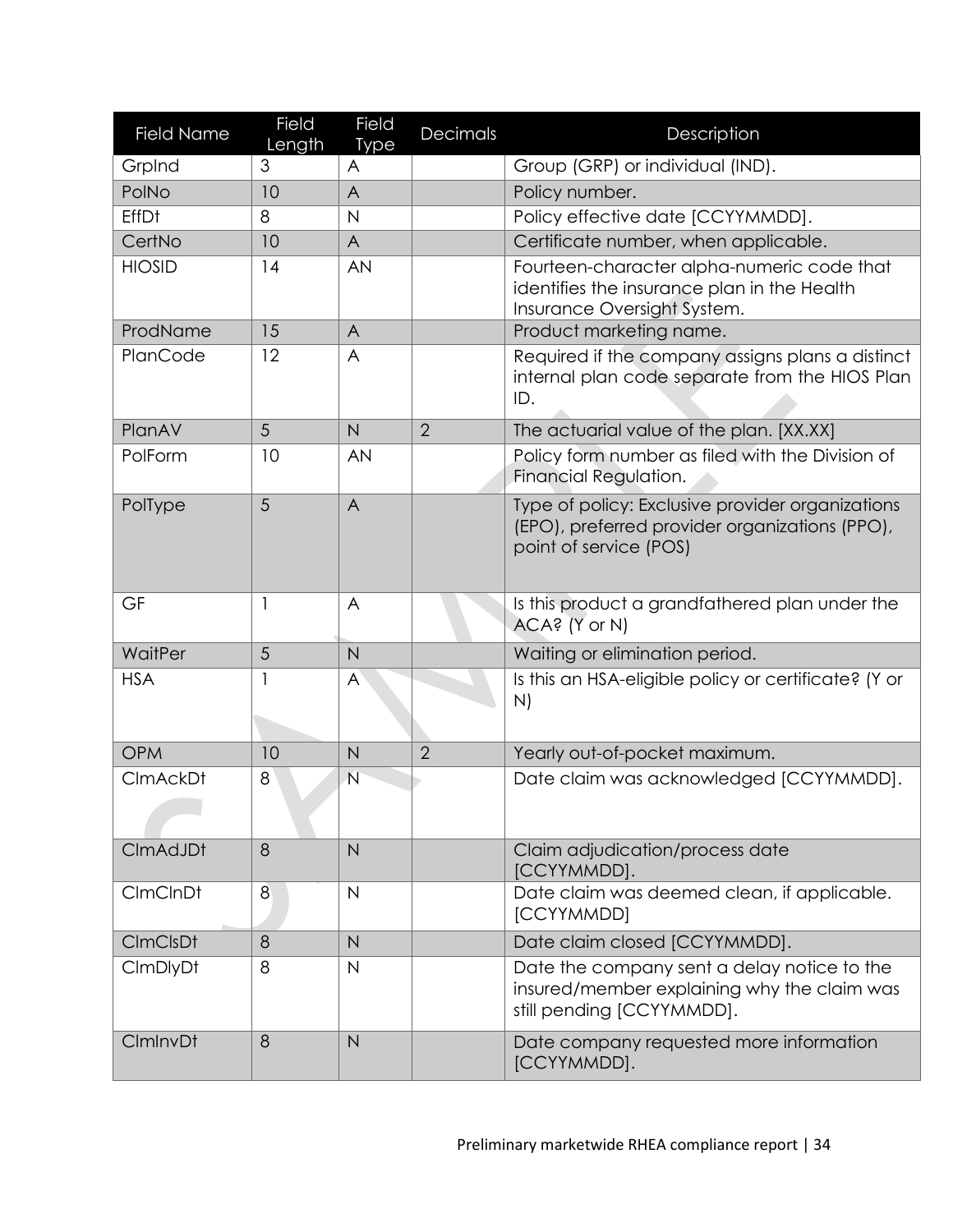| <b>Field Name</b> | Field        | Field          | Decimals       | Description                                                                                                                                     |
|-------------------|--------------|----------------|----------------|-------------------------------------------------------------------------------------------------------------------------------------------------|
|                   | Length       | <b>Type</b>    |                |                                                                                                                                                 |
| CImRepDt          | 8            | N              |                | Claim notification date [CCYYMMDD]. Date<br>company or its agent received notification of                                                       |
|                   |              |                |                | claim.                                                                                                                                          |
| FPmtDt            | 8            | N              |                | Date of first payment for this claim                                                                                                            |
|                   |              |                |                | [CCYYMMDD].                                                                                                                                     |
| LPymntDt          | 8            |                |                | Date of last payment for this claim, if applicable<br>[CCYYMMDD].                                                                               |
| CImAthNo          | 15           | N              |                | Authorization number for services performed on<br>this claim, if applicable.                                                                    |
| CImRefNo          | 15           | $\mathsf{N}$   |                | Referral number for the provider performing the<br>services on this claim, if applicable.                                                       |
| <b>COB</b>        | $\mathbf{1}$ | $\overline{A}$ |                | Coordination of benefits applied on this claim.<br>$(Y \text{ or } N)$                                                                          |
| CrSvAmt           | 10           | $\mathsf{N}$   | $\overline{2}$ | Amount of credit savings after coordination of<br>benefits was applied, if applicable.                                                          |
| CImCobSt          | 9            | $\overline{A}$ |                | Carrier's COB status. Primary or secondary?                                                                                                     |
| <b>IntRev</b>     | 1            | A              |                | Was the claim subject to an internal review?                                                                                                    |
| <b>ExtRev</b>     | $\mathbf{1}$ | A              |                | Did the outcome of this claim result in a request<br>for external review? (Y or N)                                                              |
| CImDecChg         | 1            | A              |                | Did the internal or external appeal result in a<br>claim decision change?                                                                       |
| EmpName           | 40           | $\overline{A}$ |                | Name of employer.                                                                                                                               |
| EmpType           |              | A              |                | Is the employer a religious employer eligible for<br>exemption for contraceptive and reproductive<br>coverage? (Y or N)                         |
| GrpNo             | 10           | N              |                | Group number.                                                                                                                                   |
| GrpType           | $\sqrt{5}$   | A              |                | Group type code. EMP for employer groups<br>that are not MEWAs; MEWA; ASSOC for non-<br>MEWAs association groups; TRUST for non-MEWA<br>trusts. |
| <b>MbrCity</b>    | 20           | $\overline{A}$ |                | Member city.                                                                                                                                    |
| MbrZip            | 9            | A              |                | Member ZIP code.                                                                                                                                |
| InsGen            | 1            | A              |                | Member gender (M/F/X).                                                                                                                          |
| MemID             | 10           | $\mathsf{N}$   |                | Member's identification number.                                                                                                                 |
| MemDOB            | 8            | $\overline{N}$ |                | Member date of birth [CCYYMMDD].                                                                                                                |
| IntDt             | 8            | $\mathsf{N}$   |                | Date interest paid [CCYYMMDD].                                                                                                                  |
| <b>IntPaid</b>    | 10           | $\overline{N}$ | $\overline{2}$ | Amount of interest paid.                                                                                                                        |
| ProvID            | 15           | A              |                | Provider's identification number (NPI).                                                                                                         |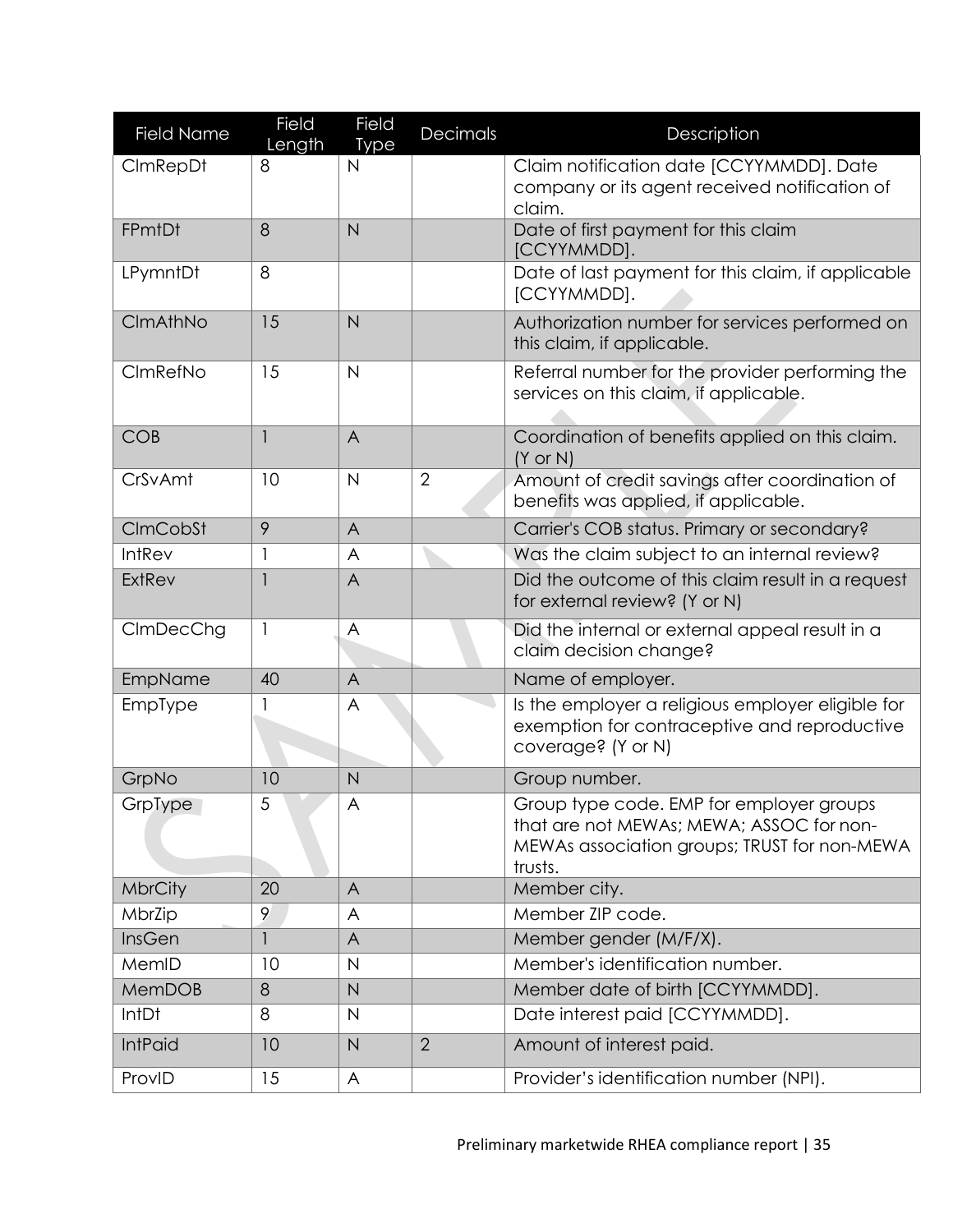| <b>Field Name</b> | Field<br>Length | Field<br><b>Type</b> | Decimals       | Description                                                                                                                                                                                                                                                          |
|-------------------|-----------------|----------------------|----------------|----------------------------------------------------------------------------------------------------------------------------------------------------------------------------------------------------------------------------------------------------------------------|
| PrvDisc           | 10              | N                    | $\overline{2}$ | Provider discount applied to this claim, if<br>applicable.                                                                                                                                                                                                           |
| PrvStat           | 3               | $\overline{A}$       |                | Provider status. In-network (IN) or out-of-network<br>(OMI)                                                                                                                                                                                                          |
| PrvType           | 10              | <b>AN</b>            |                | Provider type. Use the Provider Taxomony Code<br>List: https://taxonomy.nucc.org/                                                                                                                                                                                    |
| PsCode            | 3               | $\overline{A}$       |                | Numeric codes on professional claims that<br>identify where a service was rendered. A listing<br>of these codes can be found on the CMS<br>website. The specific link is<br>https://www.cms.gov/Medicare/Coding/place-<br>of-service-codes/Place_of_Service_Code_Set |
| CImFacNm          | 35              | $\overline{A}$       |                | The name of the facility associated with the<br>claim.                                                                                                                                                                                                               |
| CImFacCty         | 20              | A                    |                | The city where the facility is located.                                                                                                                                                                                                                              |
| CImFacZip         | 5               | $\mathsf{N}$         |                | The ZIP code where the facility is located.                                                                                                                                                                                                                          |
| FacStat           | 3               | A                    |                | The network status of the facility where the<br>service was preformed. Use IN for in-network<br>facilities and OUT for out-of-network facilities.                                                                                                                    |
| EndRec            |                 | $\overline{A}$       |                | End of record marker. Place an asterisk in this<br>field to indicate the end of the record. <b>This must</b><br>be in the same character position for every<br>record in this table.                                                                                 |

# *Complaints*

| <b>Field Name</b> | <b>Field</b><br>Length | <b>Field</b><br><b>Type</b> | <b>Decimals</b> | Description                                                                                                                    |
|-------------------|------------------------|-----------------------------|-----------------|--------------------------------------------------------------------------------------------------------------------------------|
| CoCode            | 5                      | A                           |                 | NAIC company code.                                                                                                             |
| PolNo             | 10                     | A                           |                 | Policy number.                                                                                                                 |
| CImNo             | 10                     | $\overline{A}$              |                 | Claim numbers involved in complaint.                                                                                           |
| CertNo            | 10                     | A                           |                 | Certificate number, if applicable.                                                                                             |
| CmpCsNo           | 10                     | $\overline{A}$              |                 | Company complaint case number for the<br>complaint.                                                                            |
| <b>DFRCaseNo</b>  | 10                     | A                           |                 | Division of Financial Regulation case number<br>for the complaint if the complaint is or has<br>been reviewed by the division. |
| CmpSt             | $\overline{2}$         | A                           |                 | Complaint state abbreviation.                                                                                                  |
| CmpTyp            | 20                     | A                           |                 | Complainant type (provider, producer,<br>member agency, including insurance<br>department etc.).                               |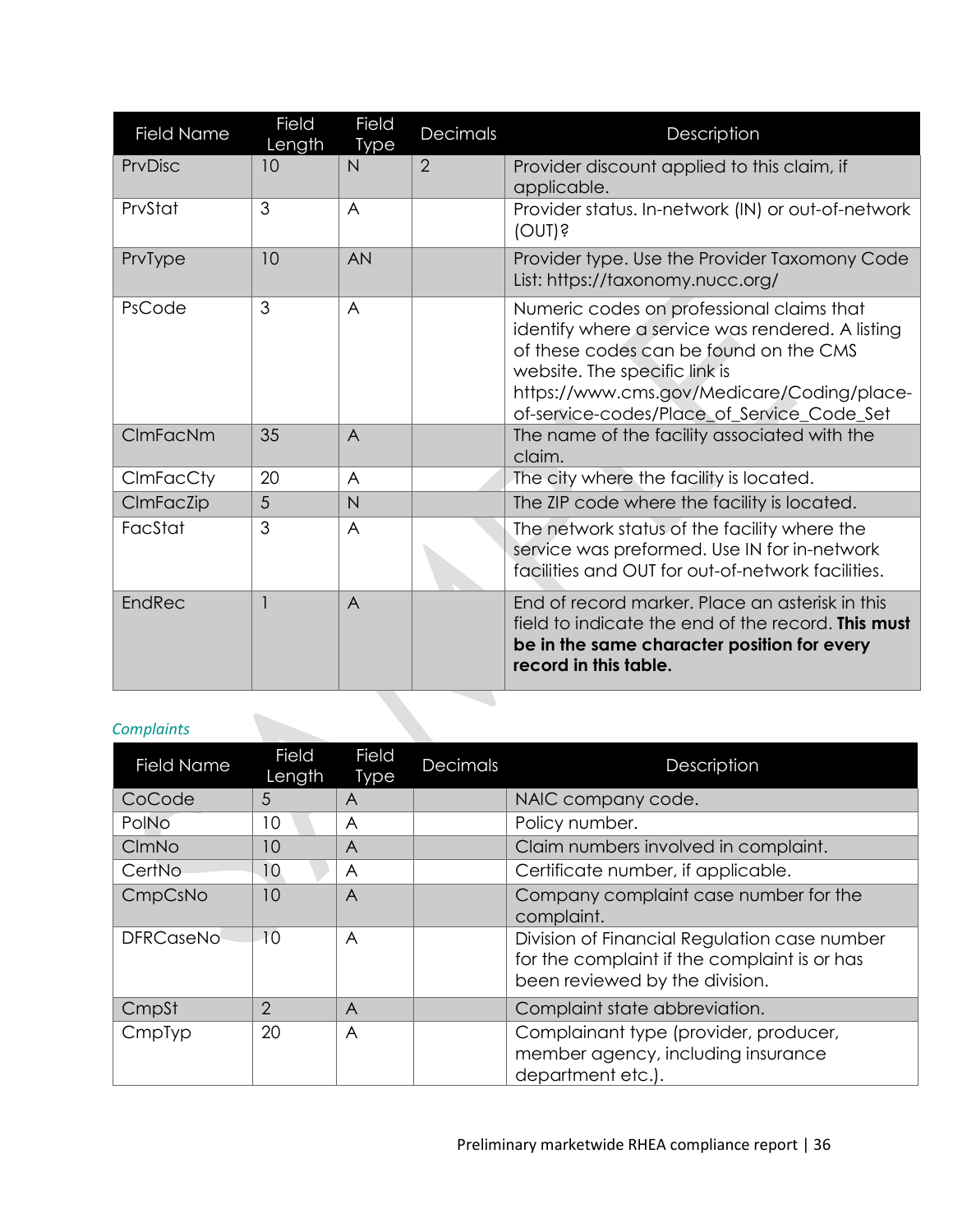| <b>Field Name</b> | Field<br>Length | Field<br><b>Type</b> | Decimals | Description                                                                                                                                                                                                                                    |
|-------------------|-----------------|----------------------|----------|------------------------------------------------------------------------------------------------------------------------------------------------------------------------------------------------------------------------------------------------|
| CmpOrg            | 20              | $\mathsf{A}$         |          | Origin of complaint:<br>Company phone: CoPhone<br>Company chat bot or chat feature: CoChat<br>Company website: CoWeb<br>Social media: CoSoMed<br>Oregon DFR: ORDFR,<br><b>Better Business Bureau: BBB</b><br>Other governmental agency: OthGov |
| CmpFirst          | 15              | A                    |          | First name of complainant.                                                                                                                                                                                                                     |
| CmpMid            | 15              | $\overline{A}$       |          | Middle name of complainant.                                                                                                                                                                                                                    |
| CmpLast           | 20              | A                    |          | Last name of complainant.                                                                                                                                                                                                                      |
| <b>InsFirst</b>   | 15              | $\overline{A}$       |          | First name of member.                                                                                                                                                                                                                          |
| InsMid            | 15              | A                    |          | Middle name of member.                                                                                                                                                                                                                         |
| InsLast           | 20              | $\overline{A}$       |          | Last name of member. If group, record name<br>of the group here.                                                                                                                                                                               |
| InsZip            | $\overline{2}$  | A                    |          | Member's resident ZIP code.                                                                                                                                                                                                                    |
| CmpCvgTp          | 10              | $\overline{A}$       |          | Type of coverage as defined by the<br>appropriate TOI. Please use appropriate TOI, as<br>defined by the State Filing Matrix.                                                                                                                   |
| CmpRes            | 30              | A                    |          | Reason for complaint. If codes are used,<br>include a list of complaint reason codes along<br>with their meanings.                                                                                                                             |
| CmpSubRs          | 30              | $\overline{A}$       |          | Sub-reason for complaint. If codes are used,<br>include a list of complaint sub-reason codes<br>along with their meanings.                                                                                                                     |
| CmpRecDt          | 10              | D                    |          | Date complaint received [MM/DD/YYYY].                                                                                                                                                                                                          |
| Status            | $\mathbf{1}$    | $\overline{A}$       |          | Complaint status (O = Open, C = Closed).                                                                                                                                                                                                       |
| CmpRsl            | 30              | $\overline{A}$       |          | Complaint resolution. If codes are used,<br>include a list of complaint resolution codes<br>along with their meanings.                                                                                                                         |
| CmpRsIDt          | 10              | D                    |          | Date complaint resolved, if applicable<br>[MM/DD/YYYY].                                                                                                                                                                                        |
| CmpLtrDt          | 10              | D                    |          | Date complaint resolution letter sent, if<br>applicable [MM/DD/YYYY].                                                                                                                                                                          |
| <b>EndRec</b>     |                 | $\overline{A}$       |          | End of record marker. Place an asterisk in this<br>field to indicate the end of the record. This<br>must be in the same character position for<br>every record in this table.                                                                  |